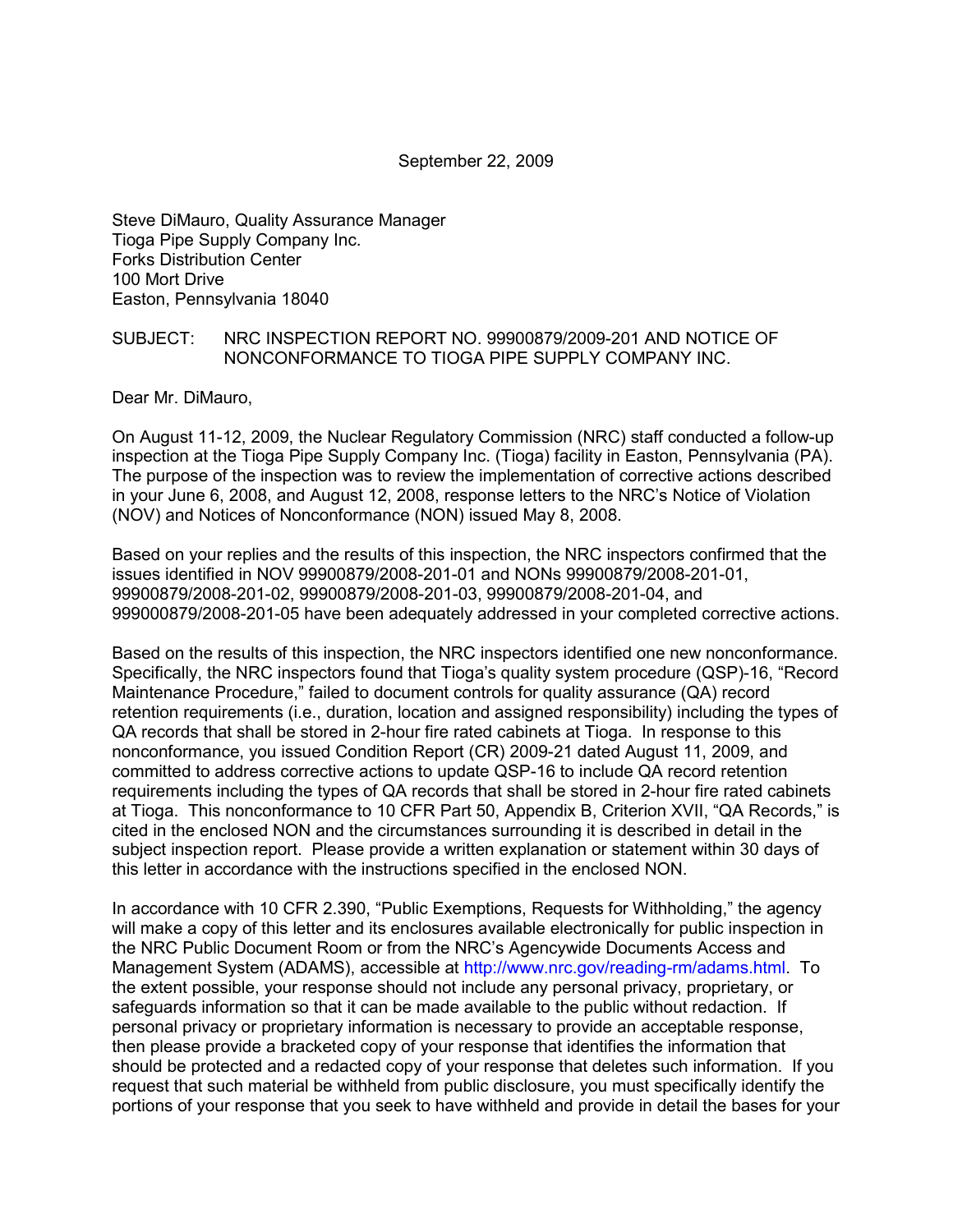claim (e.g., explain why the disclosure of information will create an unwarranted invasion of personal privacy or provide the information required by 10 CFR 2.390(b) to support a request for withholding confidential commercial or financial information). If safeguards information is necessary to provide an acceptable response, please provide the level of protection described in 10 CFR 73.21, "Requirements for the Protection of Safeguards Information."

Sincerely,

*/RA/* 

John A. Nakoski, Chief Quality and Vendor Branch 2 Division of Construction Inspection & Operational Programs Office of New Reactors

Docket No: 99900879

Enclosure: Notice of Nonconformance Inspection Report 99900879/2009-201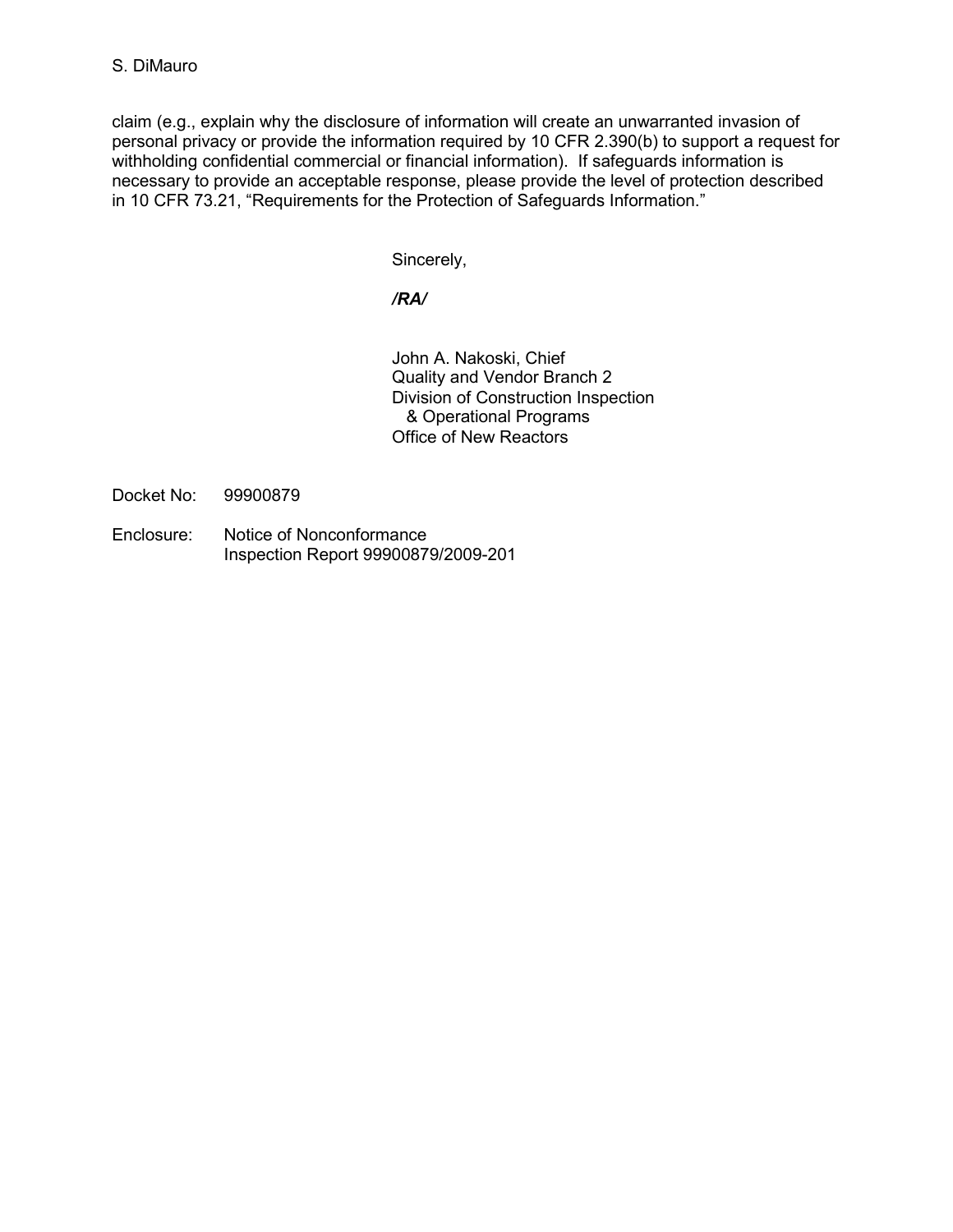claim (e.g., explain why the disclosure of information will create an unwarranted invasion of personal privacy or provide the information required by 10 CFR 2.390(b) to support a request for withholding confidential commercial or financial information). If safeguards information is necessary to provide an acceptable response, please provide the level of protection described in 10 CFR 73.21, "Requirements for the Protection of Safeguards Information."

Sincerely,

## */RA/*

John A. Nakoski, Chief Quality and Vendor Branch 2 Division of Construction Inspection & Operational Programs Office of New Reactors

Docket No: 99900879

Enclosure: Notice of Nonconformance Inspection Report 99900879/2009-201

DISTRIBUTION: RidsNroDcipCQVP RidsNroDcipCQVB **GTracy JTappert** OIP KKavanagh adimauro@tiogapipe.com

| <b>OFFICE</b> | NRO/DCIP/CQVB     | NRO/DCIP/CCIB       | NRO/DCIP/CQVB               |  |  |  |
|---------------|-------------------|---------------------|-----------------------------|--|--|--|
| <b>NAME</b>   | <b>TSakadales</b> | AKeim (FTalbot for) | CFaria-Ocasio (FTalbot for) |  |  |  |
| <b>DATE</b>   | 9/15/09           | 9/15/09             | 9/15/09                     |  |  |  |
| <b>OFFICE</b> | NRO/DCIP/CQVB     | NRO/DCIP/CCIB/TL    | NRO/DCIP/CQVB/BC            |  |  |  |
| <b>NAME</b>   | <b>FTalbot</b>    | R. Pascarelli       | John Nakoski                |  |  |  |
| <b>DATE</b>   | 9/15/09           | 9/21/09             | 9/22/09                     |  |  |  |

## ADAMS Accession No.: **ML092520574**

## **OFFICIAL RECORD COPY**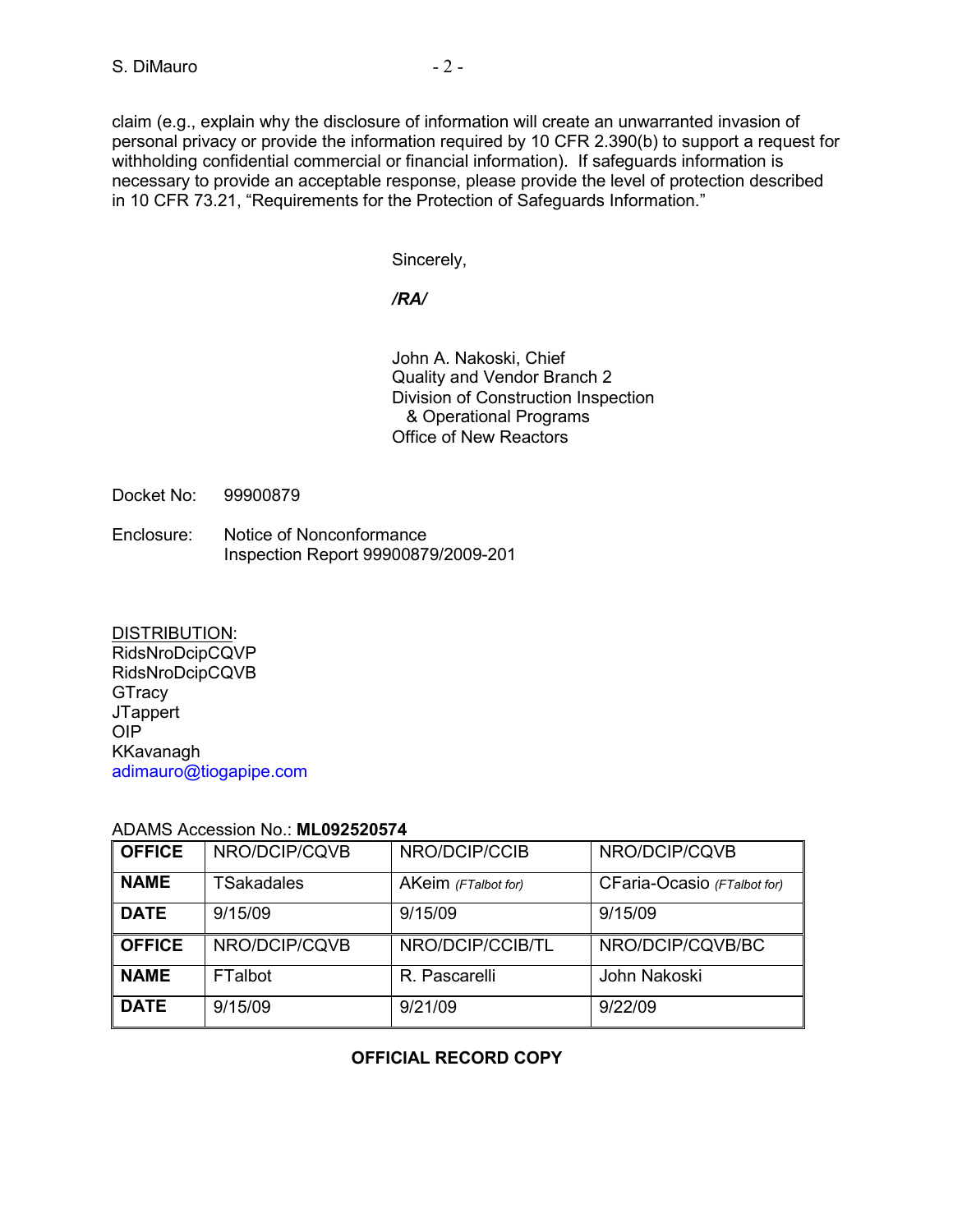#### **NOTICE OF NONCONFORMANCE**

100 Mort Drive Easton, Pennsylvania 18040

Tioga Pipe Supply, Inc **Docket No: 99900879** Forks Distribution Center **Inspection Report Number: 2009-201** 

Based on the results of a Nuclear Regulatory Commission (NRC) inspection conducted August 11-12, 2009, at Tioga Pipe Supply, Incorporated (Tioga), the NRC inspectors found that certain activities were not conducted in accordance with NRC requirements that were contractually imposed upon Tioga by NRC licensees.

Criterion XVII, "Quality Assurance Records," of Appendix B to Title 10 Part 50, "Domestic Licensing of Production and Utilization facilities," of the *Code of Federal Regulations* (10 CFR Part 50), states, in part, that, "Sufficient records shall be maintained to furnish evidence of activities affecting quality. The records shall include at least the following: inspections, tests, audits, monitoring of work performance and material analyses. The records shall include closely-related data such as qualifications of personnel, procedures and equipment. Inspection of test records shall as a minimum identify the inspector or data recorder, the type of observation, the results, the acceptability of action taken in connection with any deficiencies noted. Records shall be identifiable and retrievable. Requirements shall be established concerning records retention, such as duration, location and assigned responsibility."

Contrary to the above, on August 12, 2009, Tioga's Quality System Procedure (QSP) 16, "Records Maintenance Procedure," failed to document controls for quality assurance (QA) record retention requirements (i.e., duration, location and assigned responsibility) including the types of QA records that shall be stored in 2-hour fire rated cabinets at Tioga.

This issue has been identified as Nonconformance 99900879/2009-201-01.

Please provide a written statement or explanation to the U.S. Nuclear Regulatory Commission, ATTN: Document Control Desk, Washington, DC 20555-0001 with a copy to the Chief, John A. Nakoski, Chief, Quality and Vendor Branch 2, Division of Construction Inspection and Operational Programs, Office of New Reactors, within 30 days of the date of the letter transmitting this Notice of Nonconformance. This reply should be clearly marked as a "Reply to a Notice of Nonconformance" and should include for each noncompliance: (1) the reason for the noncompliance, or if contested, the basis for disputing the noncompliance; (2) the corrective steps that have been taken and the results achieved; (3) the corrective steps that will be taken to avoid noncompliances; and (4) the date when your corrective action will be completed. Where good cause is shown, consideration will be given to extending the response time.

Because your response will be made available electronically for public inspection in the NRC Public Document Room or from the NRC's document system (ADAMS), to the extent possible, it should not include any personal privacy, proprietary, or safeguards information so that it can be made available to the public without redaction. ADAMS is accessible from the NRC Website at http://www.nrc.gov/reading-rm/adams.html. If personal privacy or proprietary information is necessary to provide an acceptable response, then please provide a bracketed copy of your response that identifies the information that should be protected and a redacted copy of your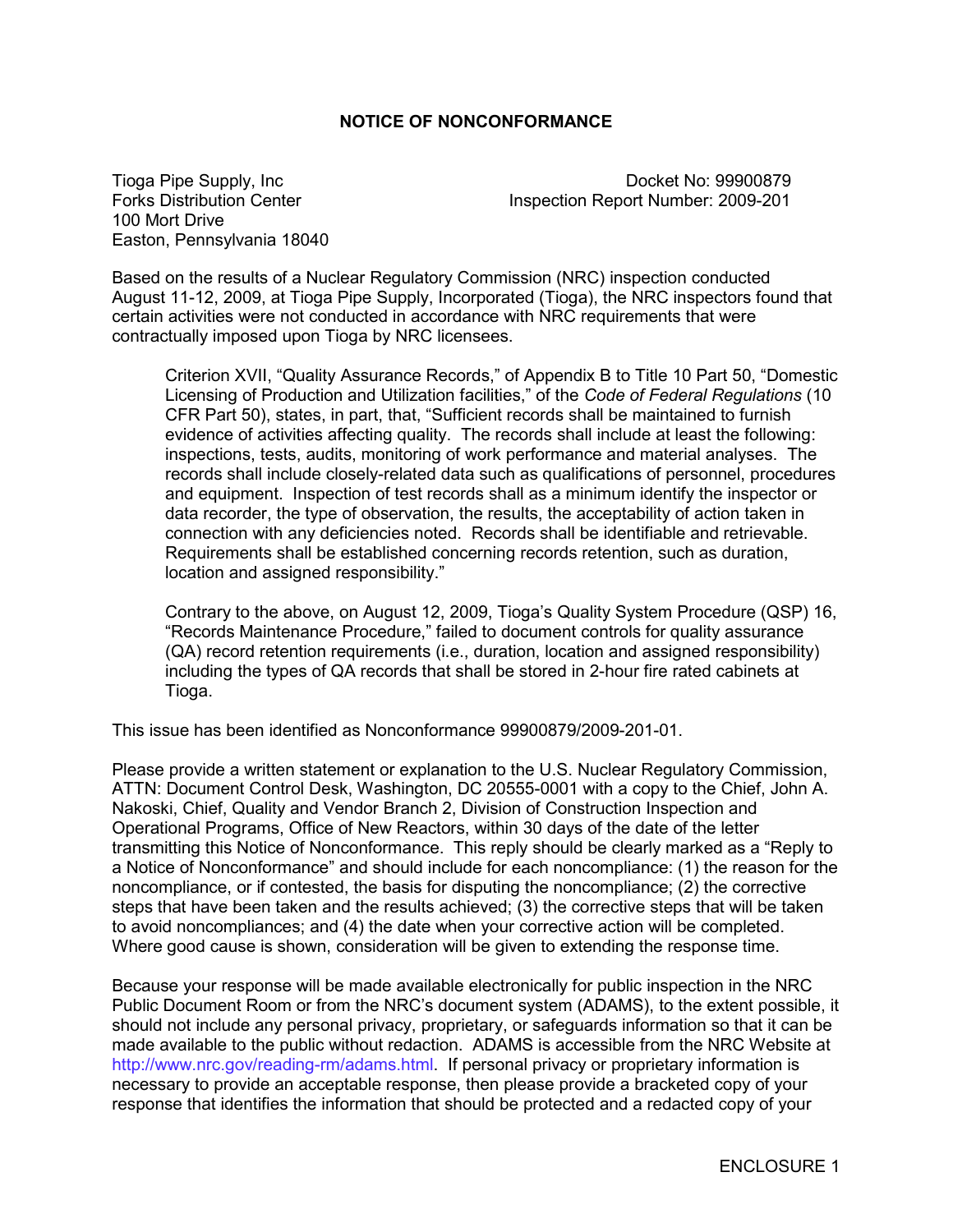response that deletes such information. If you request withholding of such material, you must specifically identify the portions of your response that you seek to have withheld and provide in detail the bases for your claim of withholding (e.g., explain why the disclosure of information will create an unwarranted invasion of personal privacy or provide the information required by 10 CFR 2.390(b) to support a request for withholding confidential commercial or financial information). If safeguards information is necessary to provide an acceptable response, please provide the level of protection, described in 10 CFR 73.21.

Dated at Rockville, Maryland, this 22<sup>nd</sup> day of September 2009.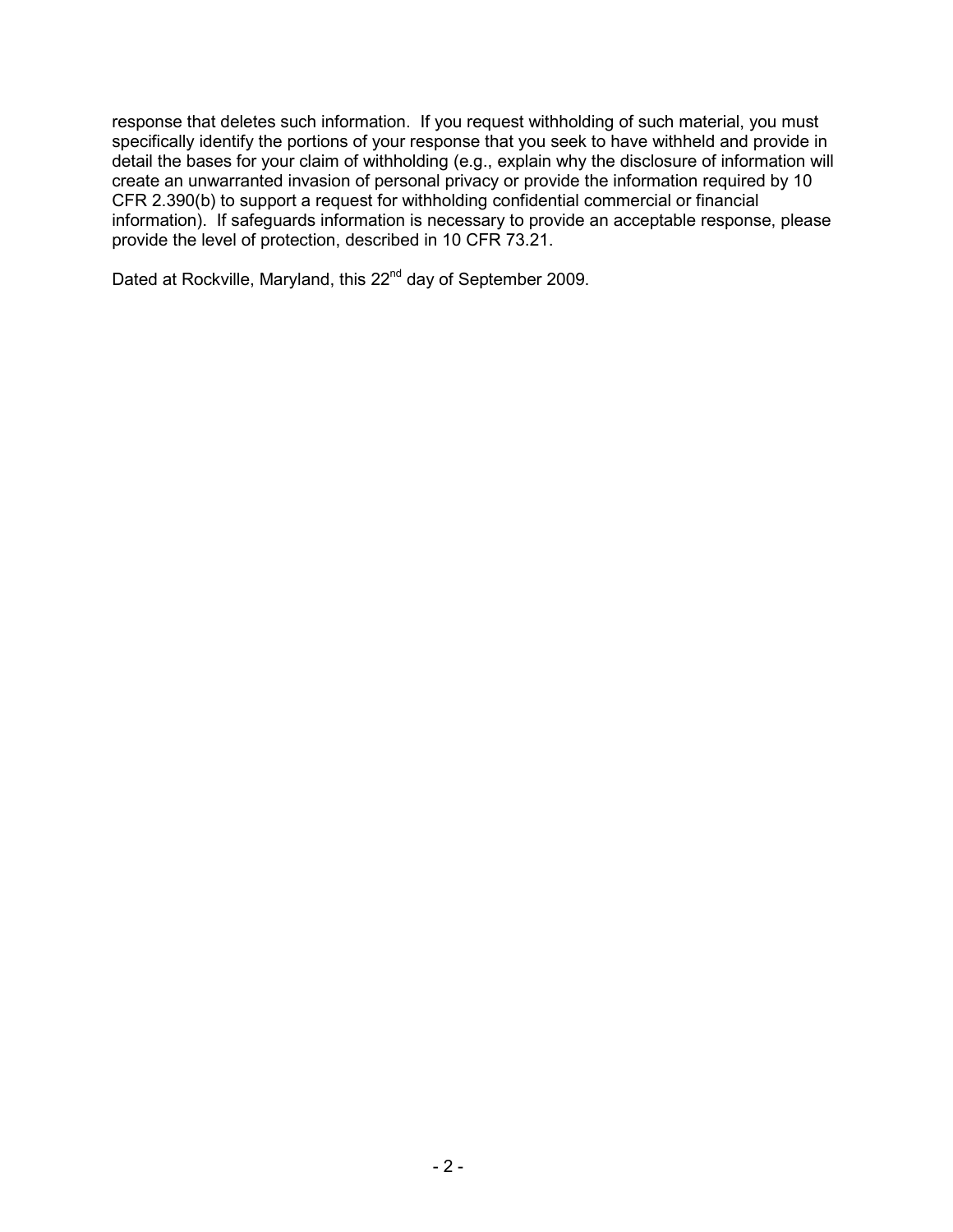#### U.S. NUCLEAR REGULATORY COMMISSION OFFICE OF NEW REACTORS DIVISION OF CONSTRUCTION INSPECTION AND OPERATIONAL PROGRAMS VENDOR INSPECTION REPORT

| Docket No.:              | 99900879                                                                                                                                                                     |                                                                                                                                                                                                                                                                                                                                          |  |  |
|--------------------------|------------------------------------------------------------------------------------------------------------------------------------------------------------------------------|------------------------------------------------------------------------------------------------------------------------------------------------------------------------------------------------------------------------------------------------------------------------------------------------------------------------------------------|--|--|
| Report No.:              | 99900879/2009-201                                                                                                                                                            |                                                                                                                                                                                                                                                                                                                                          |  |  |
| Vendor:                  | Tioga Pipe Supply Inc. (Tioga)<br><b>Forks Distribution Center</b><br>100 Mort Dive<br>Easton, PA 18040                                                                      |                                                                                                                                                                                                                                                                                                                                          |  |  |
| <b>Vendor Contacts:</b>  | Andrew H. Keiser<br>President<br>215-831-0700<br>akeiser@tiogapipe.com<br><b>Steve DiMauro</b><br><b>Quality Assurance Manager</b><br>610-252-7473<br>adimauro@tiogapipe.com |                                                                                                                                                                                                                                                                                                                                          |  |  |
| Nuclear Industry:        |                                                                                                                                                                              | Tioga distributes safety-related stainless and carbon steel piping,<br>elbows and fittings from the Tioga Easton, PA facility, including<br>replacement items, to the nuclear power industry. Tioga also<br>dedicates and distributes commercial grade stainless and carbon steel<br>piping, elbows and fittings for safety-related use. |  |  |
| <b>Inspection Dates:</b> | August 11-12, 2009                                                                                                                                                           |                                                                                                                                                                                                                                                                                                                                          |  |  |
| Inspectors:              | Francis X. Talbot<br>Andrea Keim<br>Carolyn Faria-Ocasio                                                                                                                     | Team Leader, NRO/DCIP/CQVB<br>NRO/DCIP/CQVB (training)<br>NRCO/DCIP/CCIB (training)                                                                                                                                                                                                                                                      |  |  |
| Approved by:             | /RA/<br>John A. Nakoski, Chief<br>Quality and Vendor Branch 2<br>Division of Construction Inspection<br>& Operational Programs<br><b>Office of New Reactors</b>              | 9/22/2009<br>Date                                                                                                                                                                                                                                                                                                                        |  |  |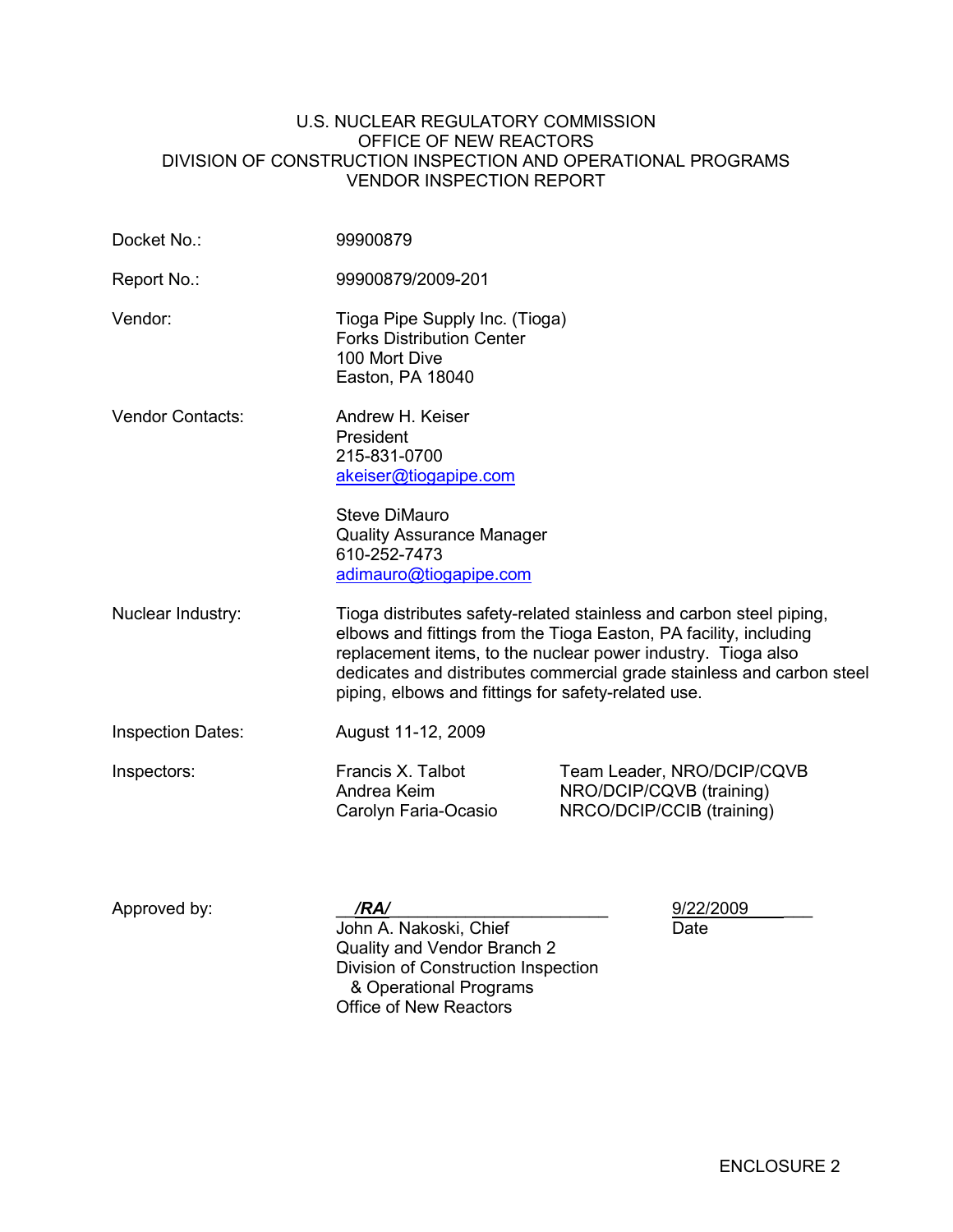## **EXECUTIVE SUMMARY**

#### Tioga Pipe Supply Incorporated 99900879/2009-201

The purpose of this inspection was to review the Tioga Pipe Supply Incorporated (Tioga) corrective action activities described in Tioga's response letters dated June 6, 2008, and August 12, 2008. The inspection was conducted at the Tioga facility in Easton, PA.

The NRC inspection bases were the following:

- 10 CFR Part 21
- 10 CFR Part 50, Appendix B

The NRC staff implemented Inspection Procedure 43002, "Routine Inspections of Nuclear Vendors" and Inspection Procedure 36100, "Inspection of 10 CFR Part 21 and 50.55(e) Programs for Reporting Defects and Nonconformance," during the conduct of this inspection.

The last NRC inspection conducted at Tioga's facility in Easton, PA occurred in March 2008. During that inspection, the NRC inspectors identified one violation and five nonconformances. A summary of each is included below:

- Violation 99900879/2008-201-01 was issued because Tioga failed to establish appropriate controls or procedures to assure that records were prepared and maintained as required by 10 CFR 21.51.
- Nonconformance 99900879/2008-201-01 was issued because Tioga failed to implement distribution and revision controls to procedures in accordance with 10 CFR Part 50, Appendix B, Criterion VI, "Document Control," the Quality System Manual (QSM) and Quality System Procedure (QSP)-14, "Quality System & Quality Inspection Manual Control Procedure." Tioga failed to implement formal document controls to assure uniformity between guidance in the QSM and QSPs. Tioga did not have formal procedure measures for control and maintenance of controlled copies of Tioga Test Instructions (TI), revisions to TIs, or assurance that the latest TIs were used at Tioga work and test sites. Tioga TI-3, "Tension Testing," did not contain the required Form TI-3- 1 to complete implementation activities for TI-3. In accordance with the Tioga QSM and QSP-14, Tioga staff also failed to complete acknowledge receipts within 15 days from when new procedure revisions were issued.
- Nonconformance 9900879/2008-201-02 was issued because Tioga personnel failed to perform tension testing in accordance with procedure steps in Tioga TI-3, "Tension Testing," Revision 1. Tioga performed hydrostatic testing activities on safety-related pipes using an unanalyzed "dirty water" supply. Tioga did not establish acceptance criteria in TI-1" Hydrostatic Testing," Revision 1 for minimum and maximum hold times, document maximum allowable test pressure, and use of a timing device to record start and stop times for hydrostatic tests. Tioga QSP-36, "Ultrasonic Thickness Gauging," Revision 2, did not require post-test calibration checks of the ultrasonic thickness instrument to verify that the instrument does not drift outside its calibration range during testing.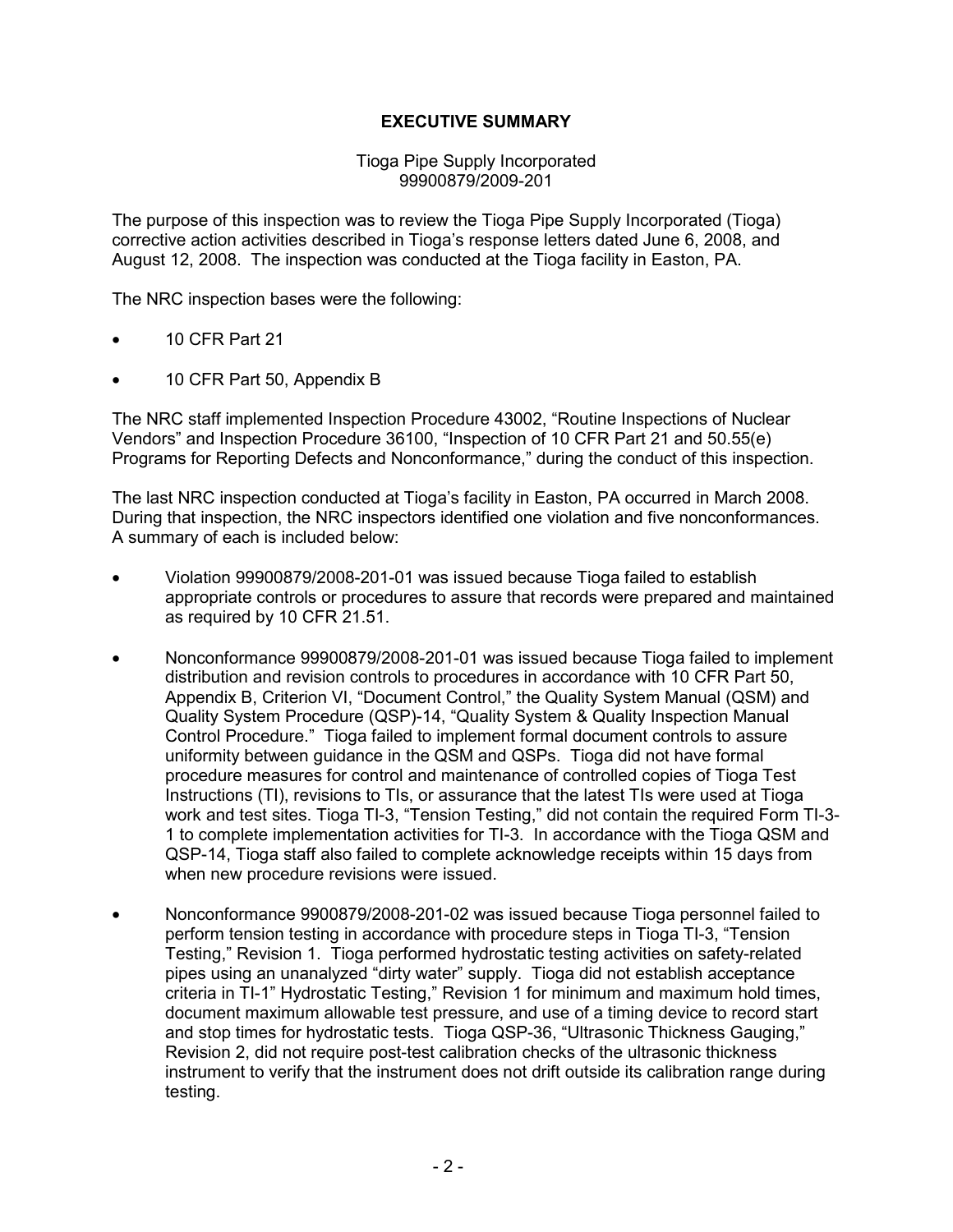- Nonconformance 99900879/2008-201-03 was issued because Tioga failed to control the preservation of austenitic stainless steel coming in direct contact with non-stainless steel metal pins and unapproved and unqualified taping material at Tioga's Easton, PA facility. Tioga also did not follow QSP-10 when a purchaser order item was shipped to a customer with the wrong document package.
- Nonconformance 99900879/2008-201-04 was issued because Tioga failed to follow QSP-17, "Nonconformance Procedure," Step 4.5, in that, when notified of a nonconforming condition by a customer, the Tioga's quality assurance (QA) department did not initiate a notice of nonconformance report (NCR) and an associated corrective action report (CAR). Tioga did not follow QSP-17, Steps 4.5 and 4.6 requiring issuance an NCR and CAR when a customer rejected a butt weld elbow fitting sent back to Tioga. In accordance with Tioga QSP-26, "Corrective Action Procedure," Tioga did not issue a CAR when numerous and repetitive non conformances occurred over a three year period from two different suppliers.
- Nonconformance 99900879/2008-201-05 was issued because Tioga failed to specify requirements in QSM, Section 17.0, "Quality Assurance Records," and QSP-16, "Records Maintenance Procedure," for the storage and preservation of records. Additionally, single copy QA records were stored in one-hour fire rated cabinets while others were only stored in standard, non-fire rated metal file cabinets at Tioga's facilities in Easton, PA and Philadelphia, PA.

During the August 2009 inspection, the NRC inspectors concluded that Tioga's completed corrective actions were responsive to the Notice of Violation (NOV) 99900879/2008-201-01, and Notices of Nonconformance (NON) 99900879/2008-201-01, 99900879/2008-201-02, 99900879/2008-201-03, and 99900879/2008-201-04. These issues were adequately resolved and in compliance with the applicable requirements of 10 CFR Part 21 and 10 CFR Part 50, Appendix B. The corrective actions in response to NON 99900879/2008-201-05 were not effective in assuring compliance with 10 CFR Part 50, Appendix B. As described later in this inspection report, NON 99900879/2008-201-05 has been closed with a new NON being issued to address the staff's concern with records retention at Tioga.

## Nonconformance 99900879/2009-201-01

During this inspection, the NRC inspectors identified Nonconformance 99900879/2009-201-01 as a result of Tioga's failure to meet an NRC requirement imposed through procurement documents from its customers. Specifically, the NRC inspectors found that Tioga's Quality System Procedure (QSP)-16, "Record Maintenance Procedure," failed to document controls for quality assurance (QA) record retention requirements (i.e., duration, location and assigned responsibility) including the types of QA records that shall be stored in 2-hour fire rated cabinets at Tioga.

When the inspectors identified this finding during the inspection, Tioga prepared Condition Report (CR) 2009-21, dated August 11, 2009, to initiate corrective action to update QSP-16 to include QA record retention requirements including the types of QA records that shall be stored in 2-hour fire rated cabinets at Tioga. Tioga anticipates completing this corrective action by April 30, 2010.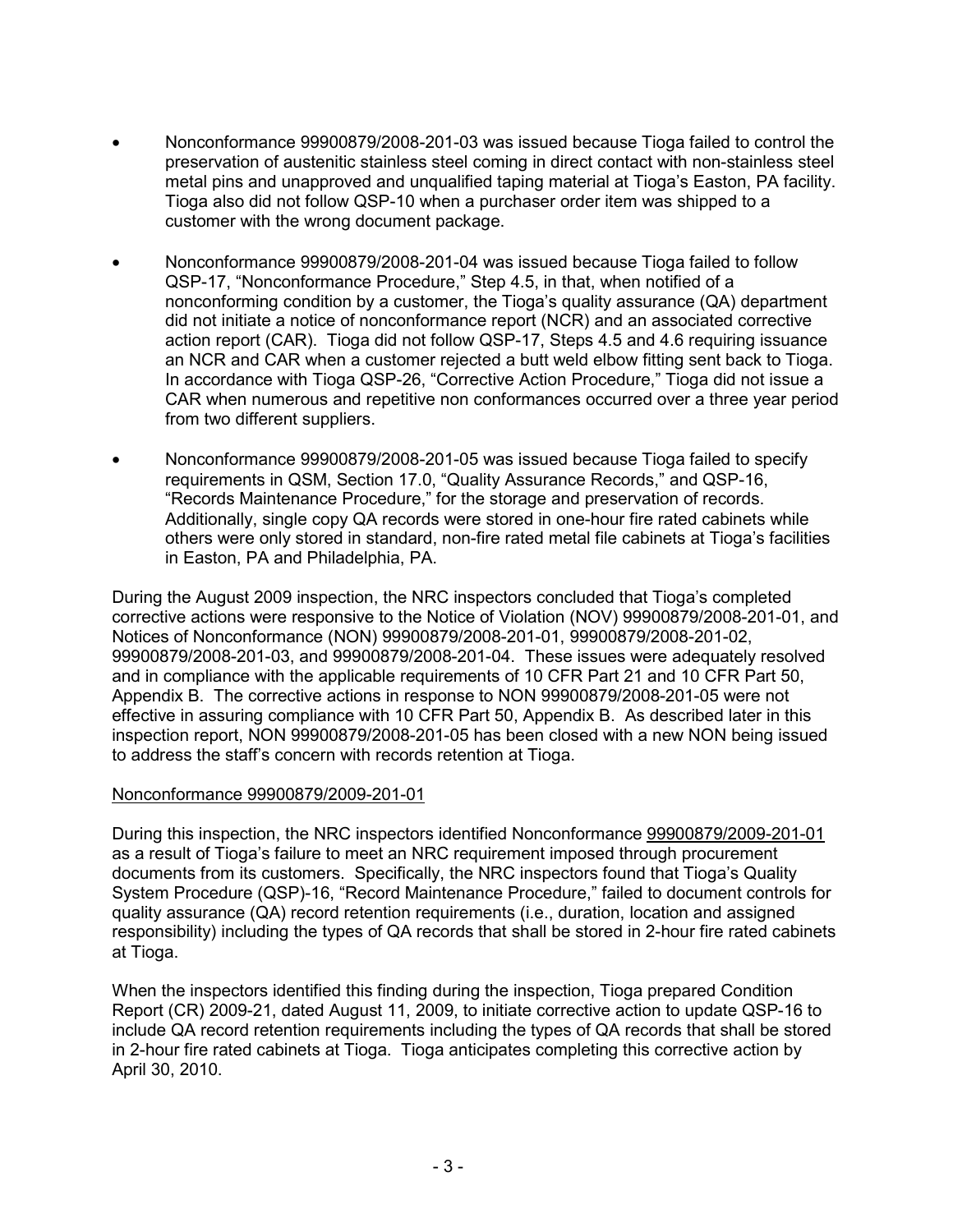The NRC inspectors found that Tioga failed to complete corrective action to address a previously identified deficiency in QSP-16 to document controls for QA record retention requirements including the types of QA records that shall be stored in 2-hour fire rated cabinets at Tioga. As such, QSP-16 does not meet the requirements in 10 CFR Part 50, Appendix B, Criterion XVII, "Quality Assurance Records." Therefore, this issue has been identified as Nonconformance 99900879/2009-201-01.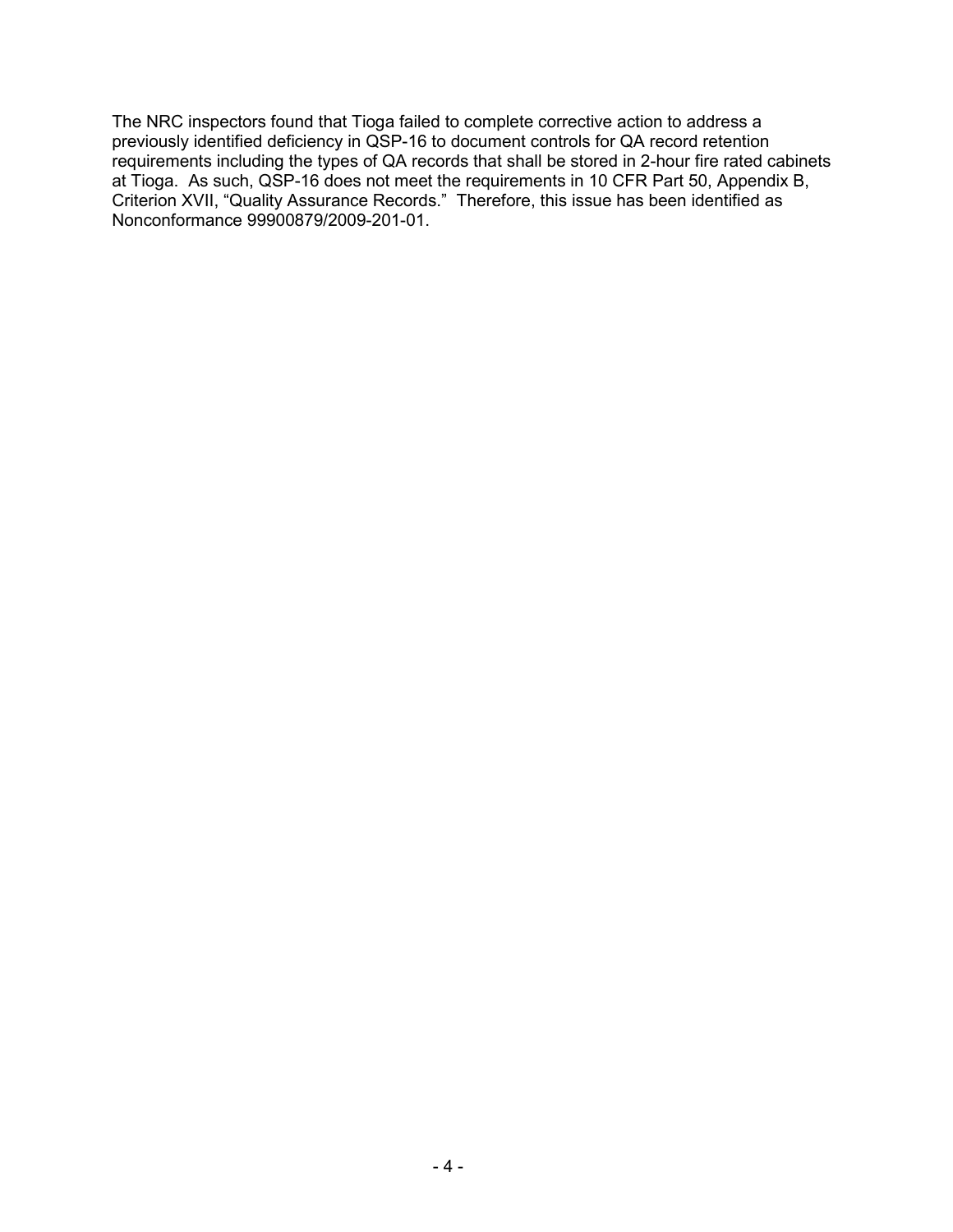## **REPORT DETAILS**

## 1. REVIEW OF CORRECTIVE ACTIONS - VIOLATION 99900879/2008-201-1

During the March 2008 NRC inspection of Tioga, the NRC inspectors found that Tioga failed to establish appropriate controls or procedures to assure that records were prepared and maintained as required by 10 CFR 21.51, "Maintenance and Inspection of Records."

This issue was identified as Violation 99900879/2008-201-01.

#### a. Inspection Scope

To verify that Tioga took corrective action to resolve this NOV, the NRC inspectors reviewed the following Tioga documents:

- Tioga Response Letter to the NRC, dated June 6, 2008, Corrective Action Report (CAR) 286, dated May 2, 2008
- Quality System Procedure (QSP)-16, Records Maintenance Procedure, Revision 11, dated June 4, 2008

#### b. Observations and Findings

The NRC inspectors reviewed CAR 286 and Tioga QSP-16, Revision 11 and found the following new information in QSP-16, Step 2.11:

#### 10 CFR Part 21 Records

As required by 10 CFR Part 21, the following records will be maintained on file by the QA Department for the time period specified:

- Evaluation of deviations and failures to comply for a minimum of 5 years after the date of the evaluation;
- Notification sent to purchasers and affected licensees for a minimum of 5 years after the notification; and
- Records of purchasers of basic components for 10 years after delivery of the basic component or service associated with a basic component.

The NRC inspectors found these changes acceptable since they meet the requirements in 10 CFR 21.51.

c. Conclusions

The NRC inspectors concluded that the corrective actions Tioga implemented in response to NOV 99900879/2008-201-01 were consistent with the regulatory requirements of 10 CFR Part 21.51. Therefore, Violation 99900879/2008-201-01 is closed.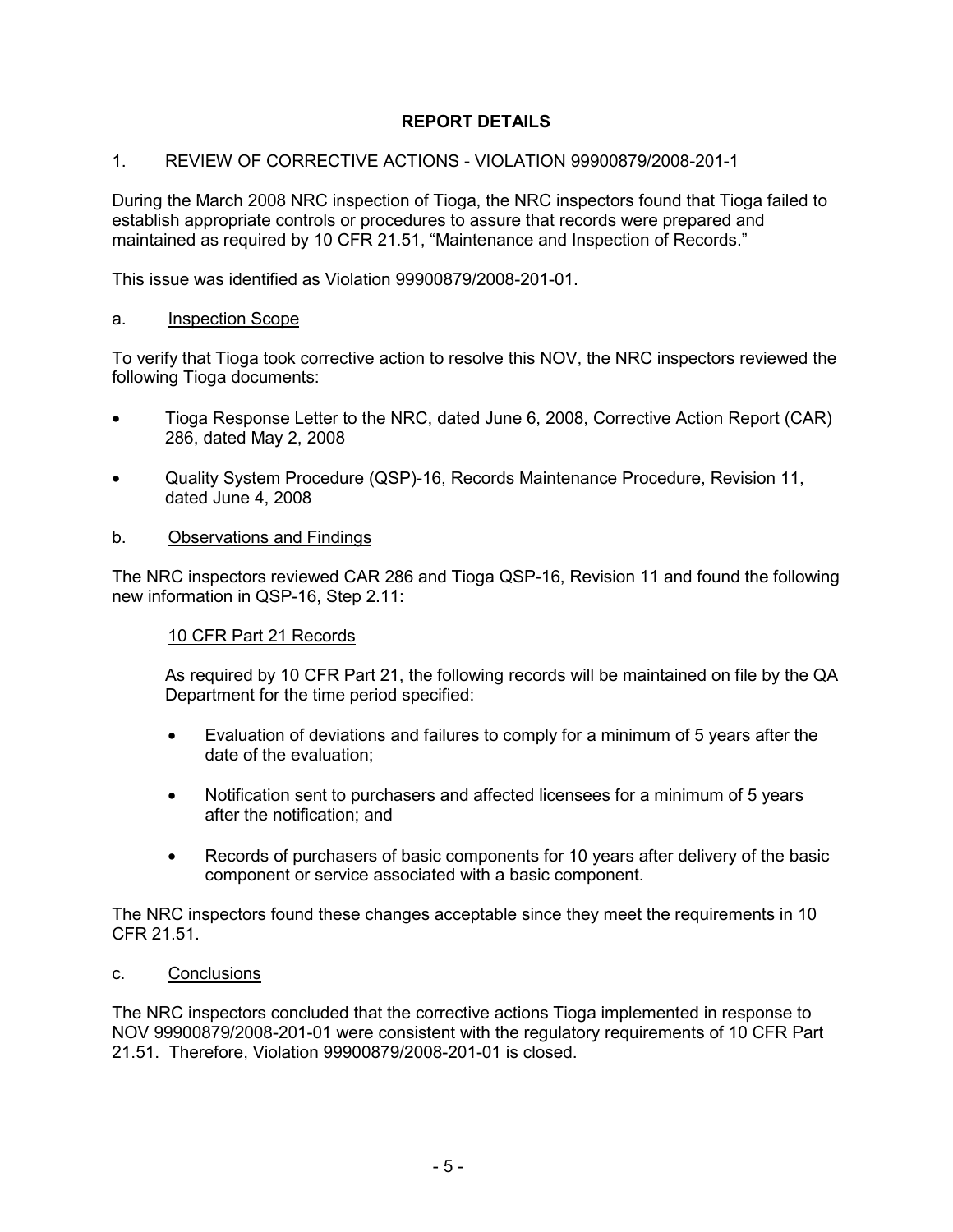2. REVIEW OF CORRECTIVE ACTIONS - NONCONFORMANCE 99900879/2008-201-01

During the March 2008 NRC Vendor Inspection, the NRC inspectors found the following examples where document control requirements were not met contrary to the requirements in 10 CFR Part 50, Appendix B, Criterion VI, "Document Control," and QSM Section 6.0, "Document Control:"

- On March 5, 2008, the NRC inspectors found instances where processes that Tioga had implemented for QSM distribution and revision control were not performed in accordance with QSP-14.
- On March 6, 2008, the NRC inspectors found an inconsistency between Tioga's QSM and an associated QSP. Although QSP-21, "Auditor Training and Qualification Procedure," Revision 4, stated that the QA Manager will annually review Lead Auditor qualifications, Tioga's QSM stated that Lead Auditor certificates of qualification will be assessed annually by either the QA Manager, the Executive Vice President, or another qualified Lead Auditor. Tioga failed to implement formal document control measures to assure uniformity between guidance provided in the QSM and guidance presented in their QSPs.
- On March 7, 2008, the NRC inspectors found that although two copies of the Testing Instructions (TIs) were verbally identified as "controlled copies" by Tioga's QA manager, the TI Distribution Log did not specify that any of these copies were controlled. Also, the inspectors noted that the physical copies carried no formal identifiers, such as a control number or controlled copy stamping. Therefore, the NRC inspectors were unable to identify any formal procedural measures for; 1) the control and maintenance of controlled copies of the TIs, 2) revision of TIs, or 3) assurance that the TIs used at the various Tioga work and test sites were the latest revisions.
- On March 7, 2008, the NRC inspectors reviewed TI-3, "Tension Testing," Revision 1, and noted that each tension test performed shall be documented on Form TI-3.1. Although "Form TI-3.1" was listed as an attachment to TI-3, the form was not attached to the controlled copy of the TI found in Tioga's Philadelphia office.
- In accordance with Tioga's QSM and QSP-14, "Quality System & Quality Inspection Manual Control Procedure," Revision 7, when a revision is made to Tioga's QSM, "controlled QSM" manual holders are to receive a notification of the revision. The manual holders are then required to acknowledge receipt of the revision within a 15 work-day time period. However, on March 5, 2008, the NRC inspectors found that two receipt responses from employees at Tioga's Tennessee facility, regarding a December 2006 QSM revision, were recorded after the 15 work-day time period allowed by the QSP. Tioga personnel failed to take the required corrective actions that were called for in the QSP.
- On March 4, 2008, the NRC inspectors found that Tioga QA department personnel retained acknowledgments of the receipt of revised Tioga procedures instead of destroying them as required by QSP-15, "Quality System Procedure Control Instruction," Revision 9.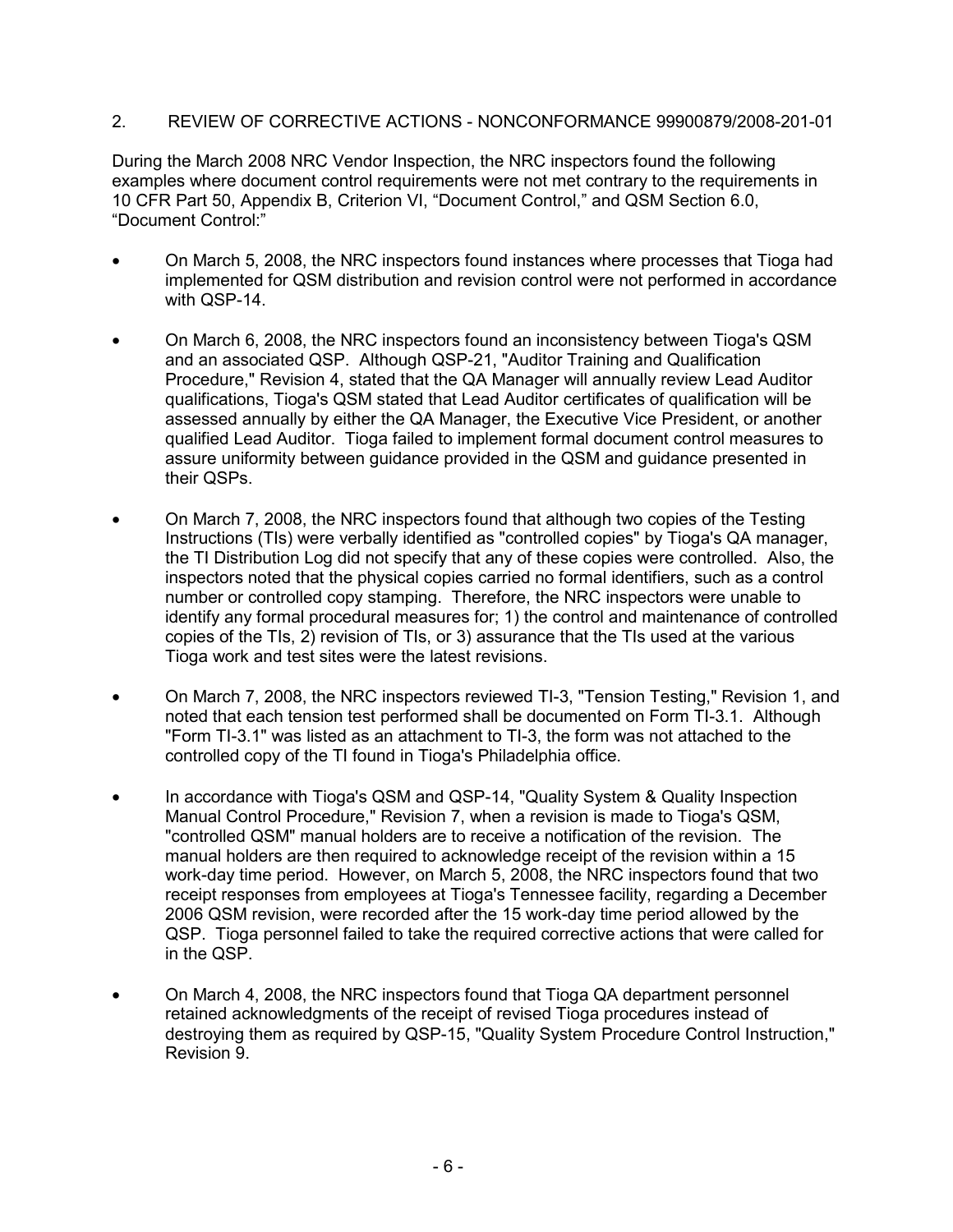#### Inspection Scope

To verify that the above examples of inadequate document control were resolved, the NRC inspectors reviewed the following documents:

- Tioga Quality System Manual (QSM), "Quality Systems Program," Revision 10, dated November 27, 2006
- Tioga Response Letter to the NRC dated June 6, 2008, CAR 282 dated March 7, 2008
- Tioga QSP-14, "Quality System & Quality Inspection Manual Control Procedure," Revision 7, dated October 10, 2003
- Tioga QSP-15, "Quality System Procedure Control," Revision 10, dated August 6, 2008
- Tioga Form QSP 15.2, "Quality System Procedure Revision Distribution Log"
- Tioga QSP-21, "Auditor Training and Qualification Procedure," Revision 5, dated June 4, 2008.
- Tioga Testing Instruction (TI)-1, "Hydrostatic Test Procedure," Revision 2, dated July 15, 2008
- Tioga TI-2, Spectrometric Analysis, Revision 2, dated June 23, 2008
- Tioga TI-3, Tension Testing, Revision 2, dated September 23, 2008
- b. Observations and Findings

Tioga's June 6, 2008, response letter stated:

The date signed (approval date) in several cases is later than the revision date. It is appropriate for the approval date to be later than the prepared date to allow time for reviews.

Tioga did not consider this an issue requiring corrective action nor was any revision made to the QSM and QSP-14. The NRC inspectors found this Tioga response is acceptable; therefore, this issue is closed.

Tioga's June 6, 2008, response letter stated:

Often the QSPs are intentionally more restrictive than the QSM. Tioga considers this a prudent practice to enable us to consistently meet our commitments. However, QSP-21 has been revised to include a provision for approval of a Lead Auditor when it is the QA Manager and to correct conflicts between the QSM and QSP-21.

The NRC inspectors reviewed QSP-21, Revision 5. Tioga revised QSP-21, Section 8.0, "Certification Records," to add Step 8.1 relative to certifying lead auditors: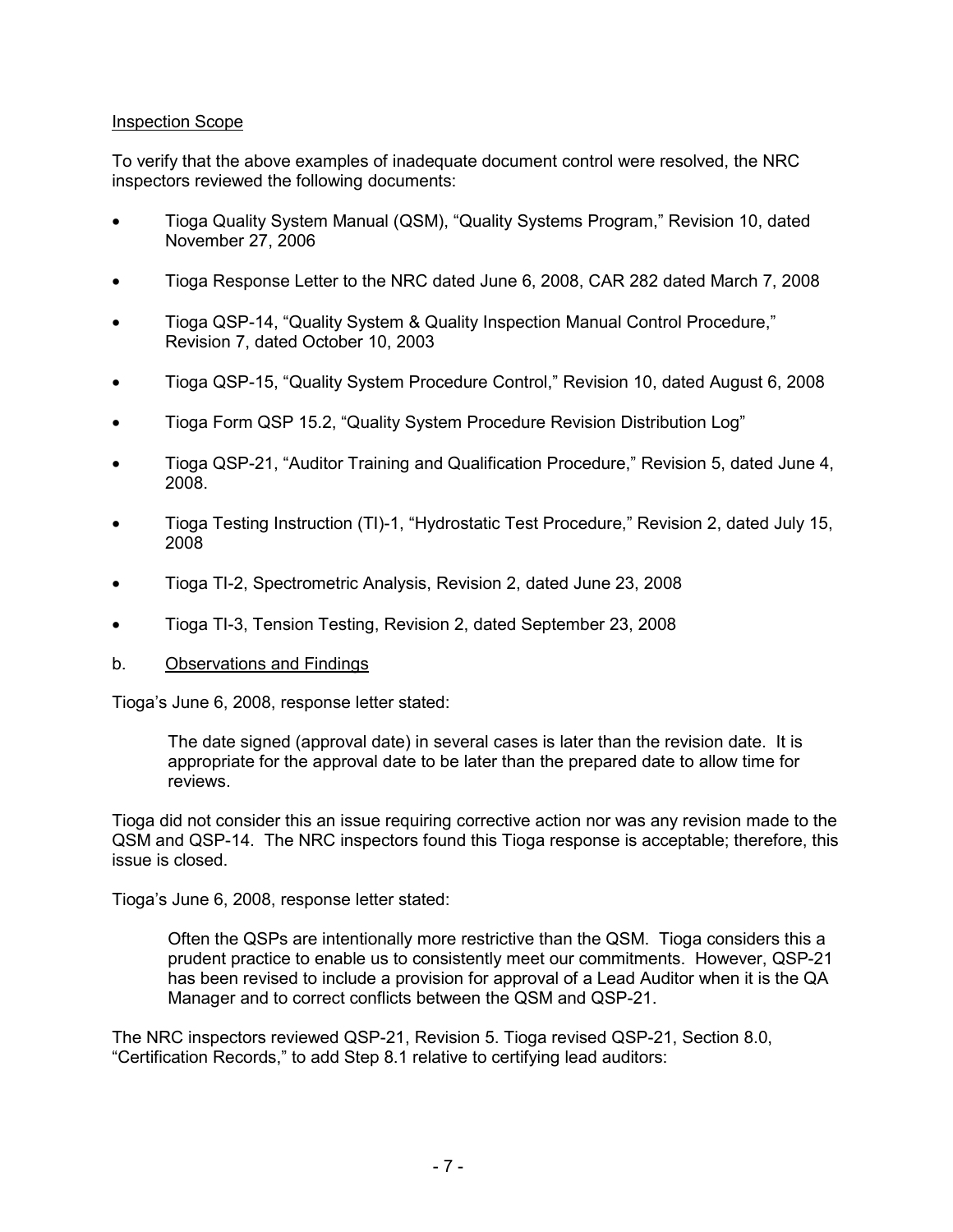Lead Auditors and Auditors may only be certified by the QA Manager or a Qualified Lead Auditor. Training, indoctrination/instruction and examination may be performed either by the QA Manager, or his designee.

The NRC inspectors found this acceptable to resolve inconsistencies between the QSM and QSP-21, therefore, this issue is closed.

Tioga's June 6, 2008, response letter stated:

Previously test instructions had very limited distribution and did not change. Accordingly, Tioga Pipe Supply Co., Inc. did not realize the need for controlled copy numbers. In addition, test instructions were not within the scope of QSP-15 and as a result were never assigned controlled copy numbers.

QSP-15 will be revised by September 30, 2008, to include the methodology for preparation, review, changes, approval, periodic review, on the spot changes, and distribution for the QSPs, test instructions, and supporting procedures.

The NRC inspectors reviewed QSP-15, Revision 10, dated August 6, 2008, and found the following changes in QSP-15, Step 3.1:

The QA Manager:

- Approves all procedures in support of the Nuclear Production department activities.
- Distributes and assures implementation of procedures which support the Quality Program.

In QSP-15, Revision 10, Tioga added Steps 5.1.1, 5.1.2, 5.12 and 5.13 that state:

- The QA manager will assign appropriate personnel to review new or revised procedures.
- Procedure review form will be used to document comments by reviewers. After comments have been satisfactorily resolved, concurrence of assigned reviewers will be indicated by signature on the cover page of documents within the scope of the procedure.
- All QSPs shall not be removed from the facility without prior written approval from management personnel addressed within the Quality Program.
- The Tioga initiator can perform spot changes to procedures. Both the initiator and the QA manager will initial and date the change indicating approval.

Additionally, Tioga uses QSP-15, Form QSP-15.2, "Quality System Procedure Revision Distribution Log," to submit a transmittal letter with letter date noting procedures revised and revision date. The form contains the control number, transmittal date, response date and recording person.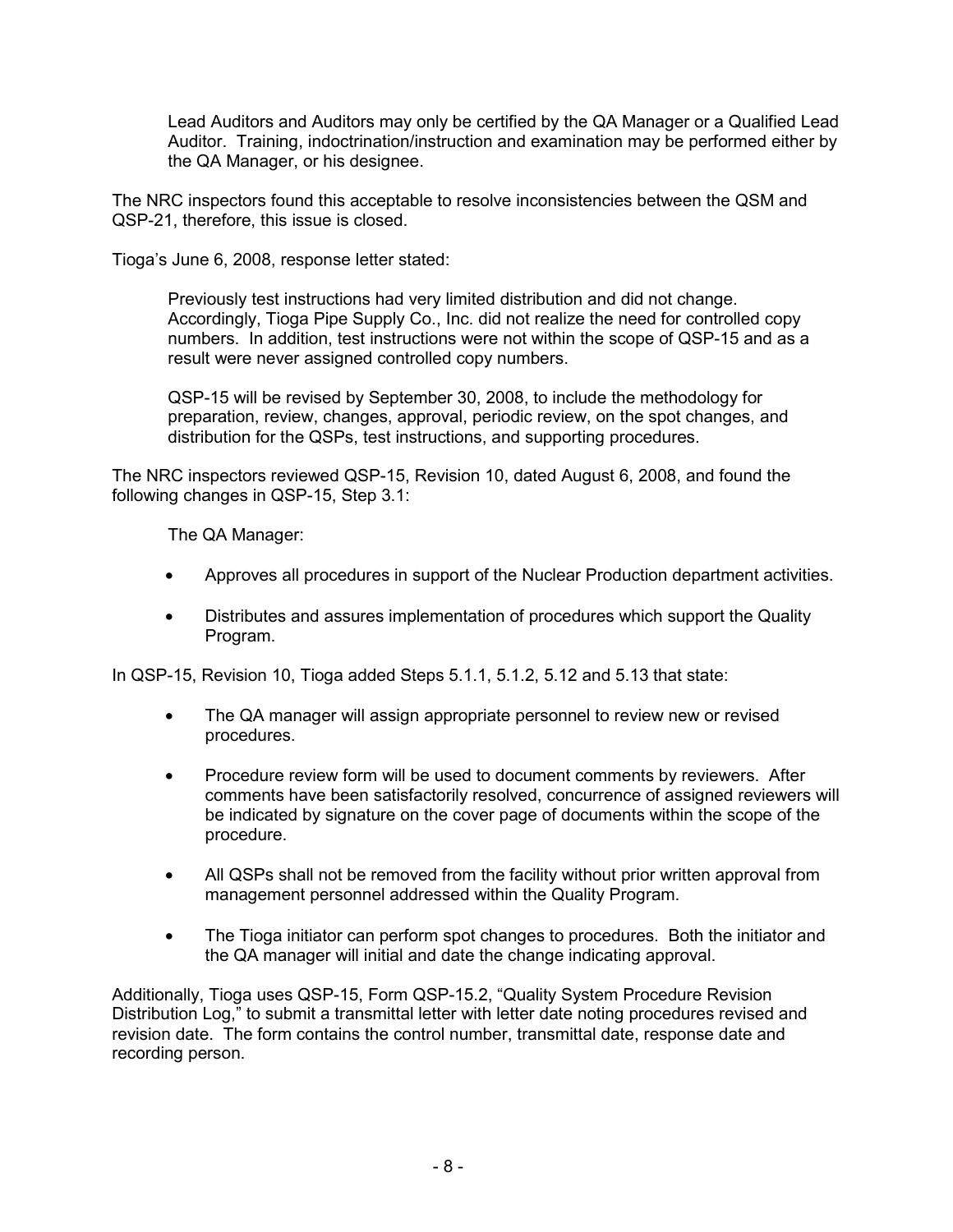Based on these changes to QSP-15, the NRC inspectors found Tioga's response is acceptable; therefore, this issue is closed.

Tioga's June 6, 2008, response letter stated:

Tioga Pipe Supply revised the procedure but the attachment was not revised. Inadvertently, the attachment was discarded without assuring its inclusion in the revised procedure.

An audit of all controlled copies of TI-3 has been conducted and Form TI-3.1 has been attached to the procedure.

The NRC inspectors reviewed TI-3, Revision 2, and found Form TI-3.1 attached to the procedure; therefore, this issue is closed.

Tioga's June 6, 2008, response letter stated:

The date in the log was the actual entered date. In reality, notification of receipt was received within the 15 day time period as required but not entered into the log until approximately two weeks later due to other work priorities.

The individual involved was counseled on the need to record the receipt date of the Acknowledgment versus the actual date the information is entered. No further action is required.

The NRC inspectors found Tioga's response is acceptable; therefore, this issue is closed.

Tioga's June 6, 2008, response letter stated:

Although the practice is not in compliance with QSP-15, QA department personnel considered the information contained on the forms to have value and thus retained them. QSP-15 will be revised by September 9, 2008, to delete the requirement for destruction of the receipt acknowledgement forms.

The NRC inspectors found that there is no requirement in Appendix B, Criterion VI, for destruction of receipt acknowledgement forms. Tioga stated that they plan to keep the receipt acknowledgement forms since it documents the latest controlled copies of procedures sent to Tioga management and staff. The NRC inspectors found Tioga's response is acceptable; therefore, this issue is closed.

The NRC inspectors found Tioga responses and procedure changes to the examples noted above are acceptable; therefore, Nonconformance 99900879/2008-201-01 is closed.

c. Conclusions

The NRC inspectors concluded that the corrective actions Tioga implemented in response to Nonconformance 99900879/2008-201-01 were consistent with the regulatory requirements in 10 CFR Part 50, Appendix B, Criterion VI, "Document Control." Therefore, Nonconformance 99900879/2008-201-01 is closed.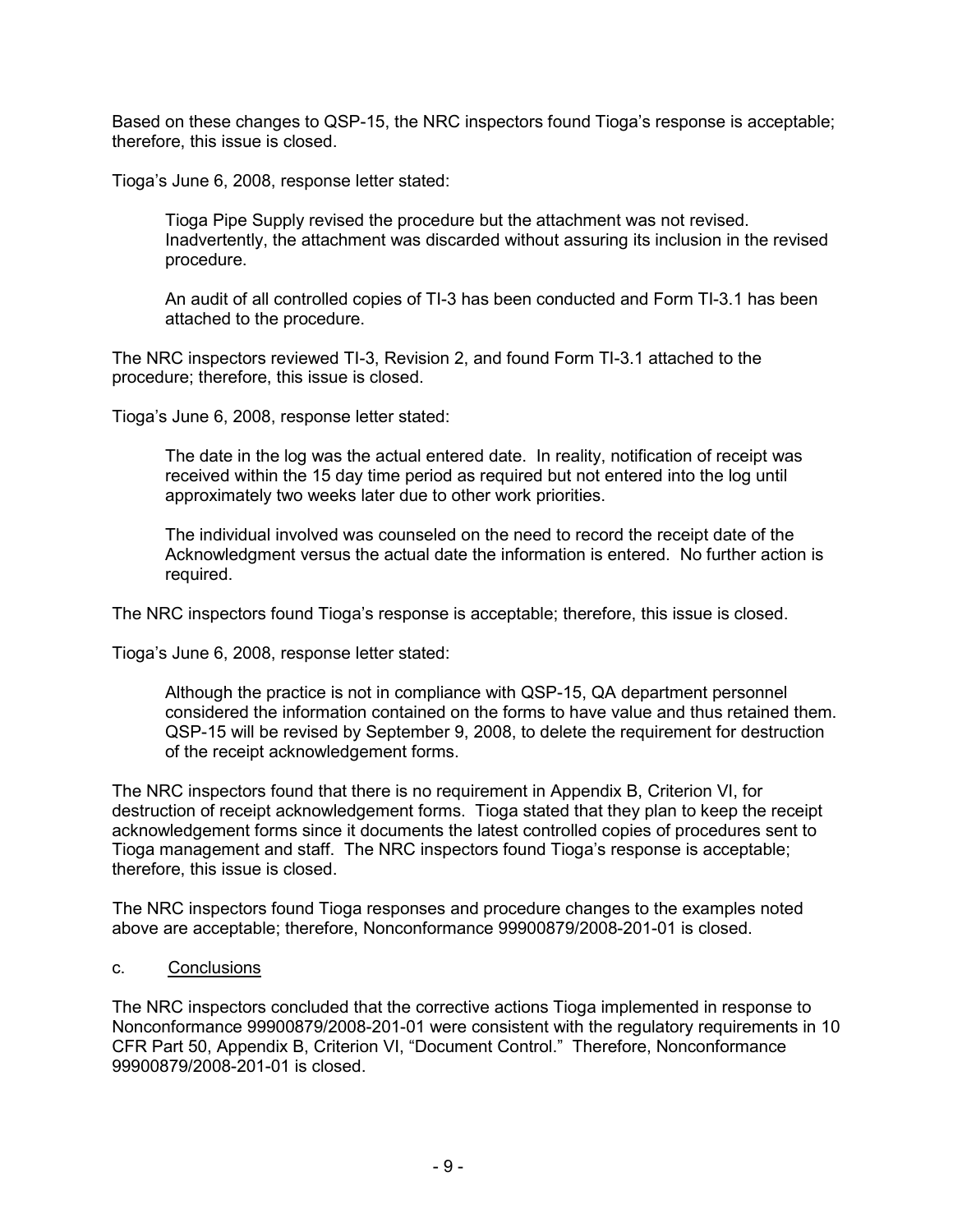## 3. REVIEW OF CORRECTIVE ACTIONS - NONCONFORMANCE 99900879/2008-201-02

Contrary to the requirements in 10 CFR Part 50, Appendix B, Criterion XI, "Test Control" the NRC inspectors found the following examples where test control requirements were not met during the March 2008 NRC vendor inspection:

- On March 6, 2008, NRC inspectors found that Tioga personnel performing tension testing in accordance with Tioga Testing Instruction 3 (TI-3), "Tension Testing," Revision 1, did not perform step 6.6.2, performed steps 7.1 through 7.3 out of sequence, and performed step 7.4 incorrectly.
- On March 5, 2008, the NRC inspectors found an unanalyzed, "dirty water" supply was used for conducting hydrostatic test activities at Tioga's Easton, PA facility. Exposing test piping to this environment could be detrimental to austenitic stainless steel material.
- On March 5, 2008, the NRC inspectors found the acceptance criteria of TI-1, "Hydrostatic Testing," Revision 1, required holding hydrostatic pressure for a specified "hold time." However, TI-1 does not require testing personnel to document maximum allowable test pressure or use an appropriate time measuring device to record the start and stop times of the "hold time."
- On March 5, 2008, the NRC inspectors found that QSP-36, "Ultrasonic Thickness Gauging," Revision 2, did not require a post-test calibration check of the thickness instrument to verify that the instrument does not drift outside its calibration range during testing. This calibration check is specified in the test equipment manufacture's operating instructions.

## a. Inspection Scope

To verify that the above examples of inadequate test control were resolved, the NRC inspectors reviewed the following:

- Tioga's Response Letter to the NRC, CAR 279, Revision 1, dated August 28, 2008
- TI-1, "Hydrostatic Pressure Testing," Revision 2, dated July 15, 2008
- TI-3, "Tension Testing," Revision 2, dated September 23, 2008
- QSP-36, "Ultrasonic Thickness Gauging," Revision 3, dated June 4, 2008
- b. Observations and Findings

In Tioga's response letter to the NRC staff, Tioga initiated CAR-279, Revision 1, to address the nonconformance. Based on CAR 279, Revision 1, the NRC inspectors verified effective implementation of corrective actions.

In CAR 279, Revision 1, Item 1, Tioga personnel determined that although the steps taken by the test personnel deviated slightly from the sequence in TI-1, Revision 1, they are still within the judgment of the "skill of the craft" and were conducted by a qualified test engineer. Tioga committed to revise TI-3 to allow test personnel more flexibility when applicable.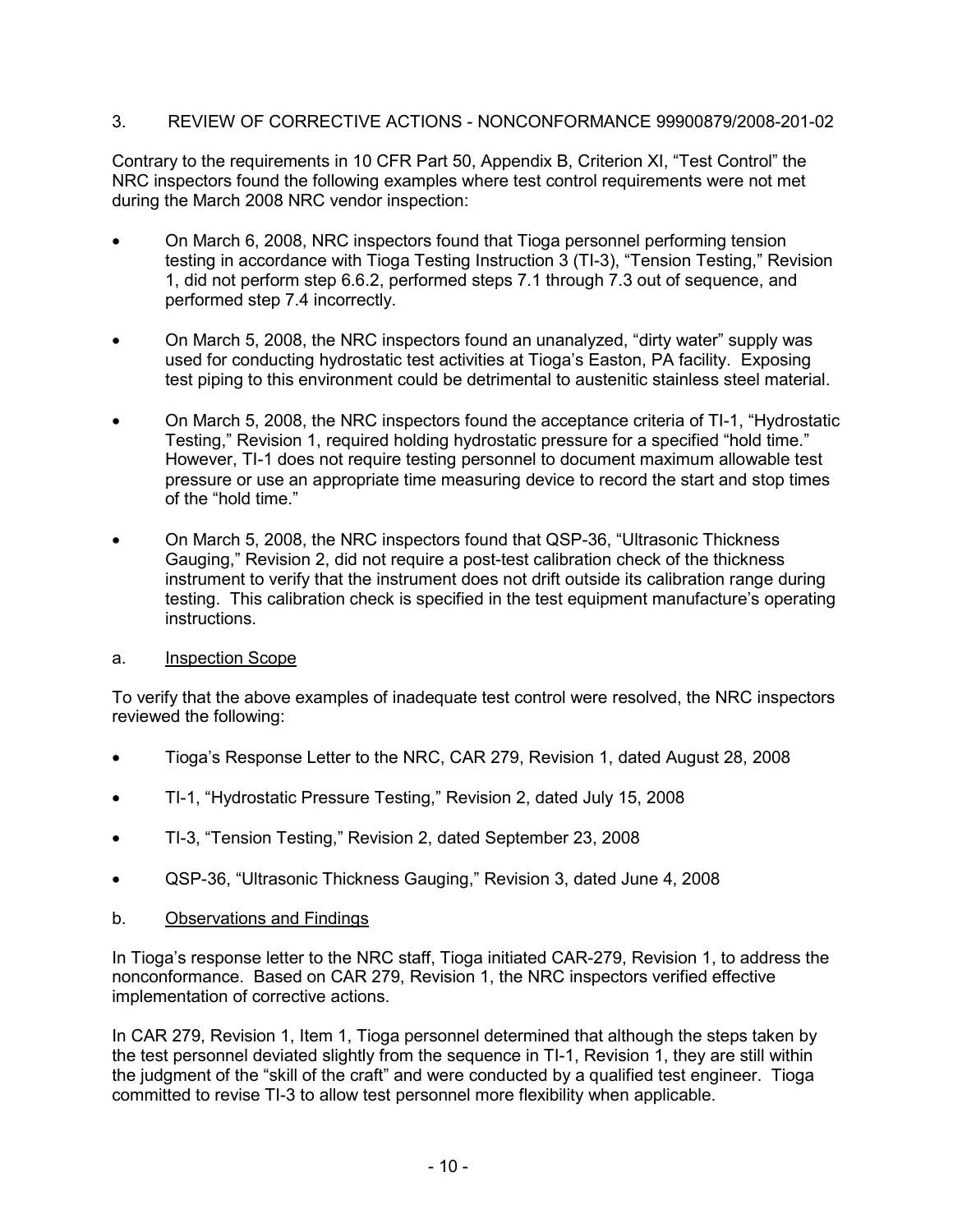The NRC inspectors reviewed TI-3, Revision 2 and found the following wording was added:

Steps in this procedure may be conducted out of sequence at the discretion of the qualified tester as long as all steps are completed.

The NRC inspectors found this acceptable based on the skill and experience of the personnel performing the testing at Tioga.

In response to item 2 identified in Nonconformance 99900879/2008-201-02, Tioga had the water analyzed in the two tanks used for hydrostatic testing and discontinued the practice of using tank water for stainless steel piping. In addition, TI-1, "Hydrostatic Pressure Testing," Revision 2, July 15, 2008, added "NOTE - Only potable water shall be used for testing stainless steel pipe and tubing." ASTM standard specifications do not address the water quality to be used for hydrostatic testing. Discussions with Tioga personnel stated that purchase orders have not required hydrostatic testing using high quality water. Final cleaning is performed using Quality System Procedure, QSP-7, "Final Cleaning and Preservation Procedure," Revision 6, dated October 11, 2000. Only final cleaning for certain materials requires water purity requirements which are addressed in QSP-7. QSP-7 meets water purity requirement in NQA-1. The requirements for water quality when performing the hydrostatic test is determined by the customer and is included as part of the purchase order.

The NRC inspectors find that the use of potable water for hydrostatic testing stainless steel pipe and tank water for hydrostatic testing carbon steel pipe is acceptable consistent with the customer requirements in purchase orders and procurement documents.

The NRC inspectors reviewed the revisions to TI-1, "Hydrostatic Pressure Testing," Revision 2, dated July 15, 2008. The test instruction was revised to require documentation of maximum allowable test pressure and the use of an uncalibrated timepiece using the conservative hold time of 15 seconds. The test instruction and test record was also revised to require recording the test pressure hold time duration.

The NRC inspectors reviewed QSP - 36, "Ultrasonic Thickness Gauging," Revision 3 dated June 4, 2008, which added Step.9.4 "A post inspection calibration check must be performed after the inspection is complete; verify the reading at the calibration location has not drifted. If necessary, recalibrate and re-perform all inspections." The NRC staff observed the Tioga personnel perform testing using the revised procedure and finds the changes to be satisfactory.

The NRC inspectors found Tioga's responses and procedure changes to the four items identified in Nonconformance 99900879/2008-201-02 were acceptable; therefore, Nonconformance 99900879/2008-201-02 is closed.

## c. Conclusions

The NRC inspectors concluded that the corrective actions implemented in Tioga' response to the four items in Nonconformance 99900879/2008-201-02 were consistent with the requirements in 10 CFR Part 50, Appendix B, Criterion XI, "Test Control;" Therefore, Nonconformance 99900879/2008-201-02 is closed.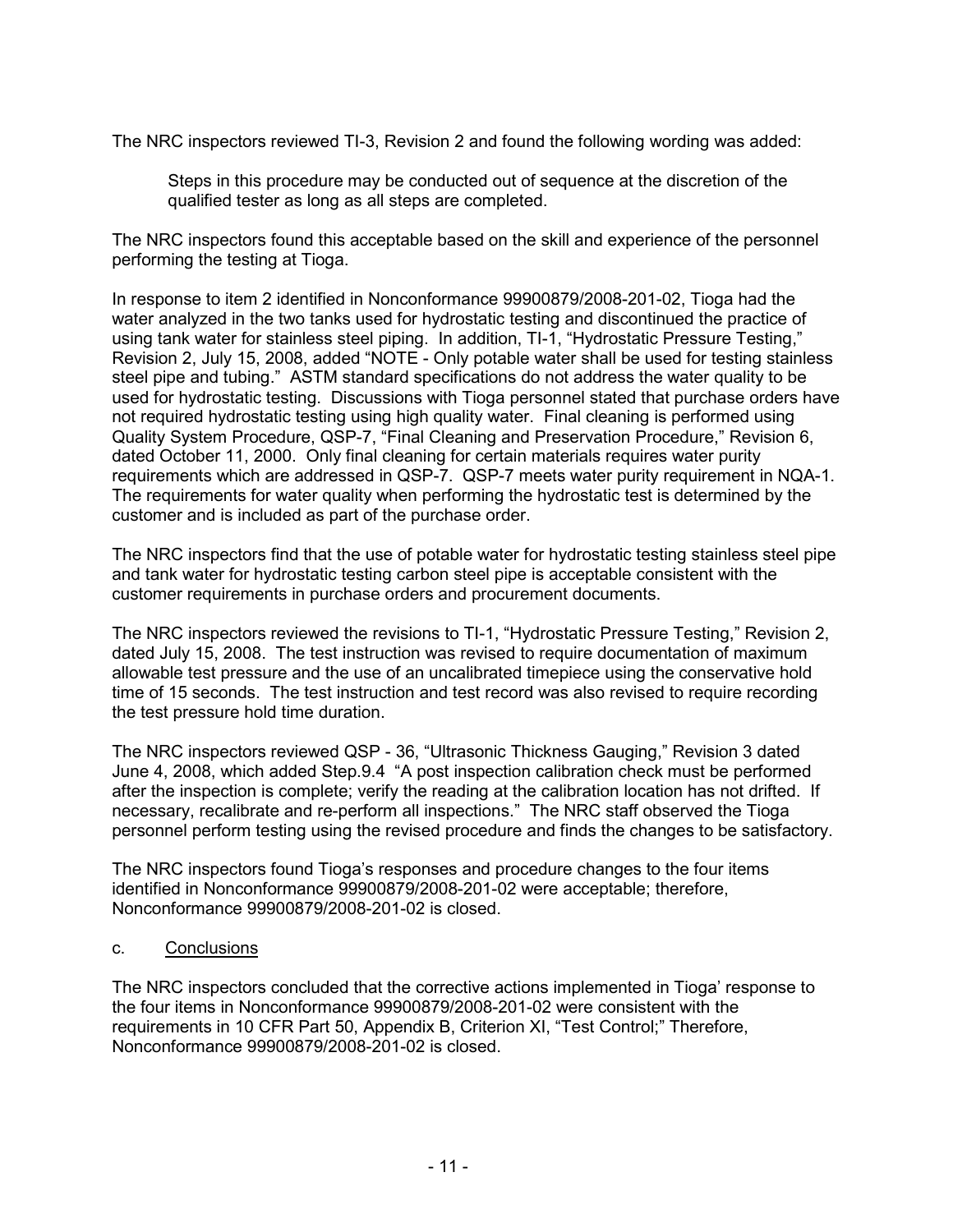## 4. REVIEW OF CORRECTIVE ACTIONS - NONCONFORMANCE 99900879/2008-201-03

Contrary to the requirements in 10 CFR Part 50, Appendix B, Criterion XIII, "Handling, Storage, and Shipping" the NRC inspectors found the following two examples where handling, storage, and shipping requirements were not met during the March 2008 NRC vendor inspection:

- On March 5, 2008, NRC inspectors identified four examples of austenitic stainless steel coming into direct contact with non-stainless steel metal pins and unapproved and "unqualified" taping material at Tioga's Easton, PA facility.
- QSP-10, "Final Material Inspection Procedure," Revision 10, describes Tioga's process for the shipping of materials. On March 6, 2008, the NRC inspectors found that Tioga staff did not follow QSP-10 when a purchase order item was shipped to a customer with the wrong document package.
- a. Inspection Scope

To verify that these examples of inadequate handling, storage, and shipping were resolved, the NRC inspectors reviewed the following:

- Tioga Response Letter to the NRC, dated June 6, 2008, CAR 283, dated
- March 6, 2008
- QSP-6, "Handling and Storage Procedure," Revision 6, dated June 5, 2008
- QSP-10, "Final Material Inspection Procedure," Revision 10, dated October 11, 2000
- Standard Operating Procedure 202, "Nuclear Order Processing," Revision 3, dated April 2, 2009
- b. Observations and Findings

In Tioga's response letter dated June 6, 2008, to the NRC staff, Tioga initiated CAR-283 to address the nonconformance. Based on CAR 283, the NRC inspectors verified effective implementation of the following corrective actions:

• QSP-6, "Handling and Storage Procedure," Revision 6, dated June 5, 2008, addressed the use of using carbon steel spring clips on carbon steel piping and stainless steel clips on stainless steel piping. This revision of QSP-6 also addresses potential sources of contamination and the use of approved tapes by warehouse personnel and monitored by the Quality Assurance Department. The NRC inspectors noted that the CAR-283 states that "Controls on the use of approved tapes and other potential sources of contamination have been included in a recent revision of QSP-6." QSP-6 did not specifically address the controls for the use of approved tapes and adhesives. The NRC inspectors asked Tioga what controls they have in place. Tioga stated that only one type of tape is used at the Tioga Easton, PA warehouse. Tioga supplied the NRC inspectors with Covalence Adhesives Nuclear Certification for Lot Number 7151 dated August 27, 2007. The certification states that the tape meets the requirements of Nuclear Specifications: ANSI N45.2.2 and NRC RG 1.38, Regulatory Position 2C Division A.3.5.2 (1)(A) and ASME NQA-1. The NRC inspectors found that this response was acceptable.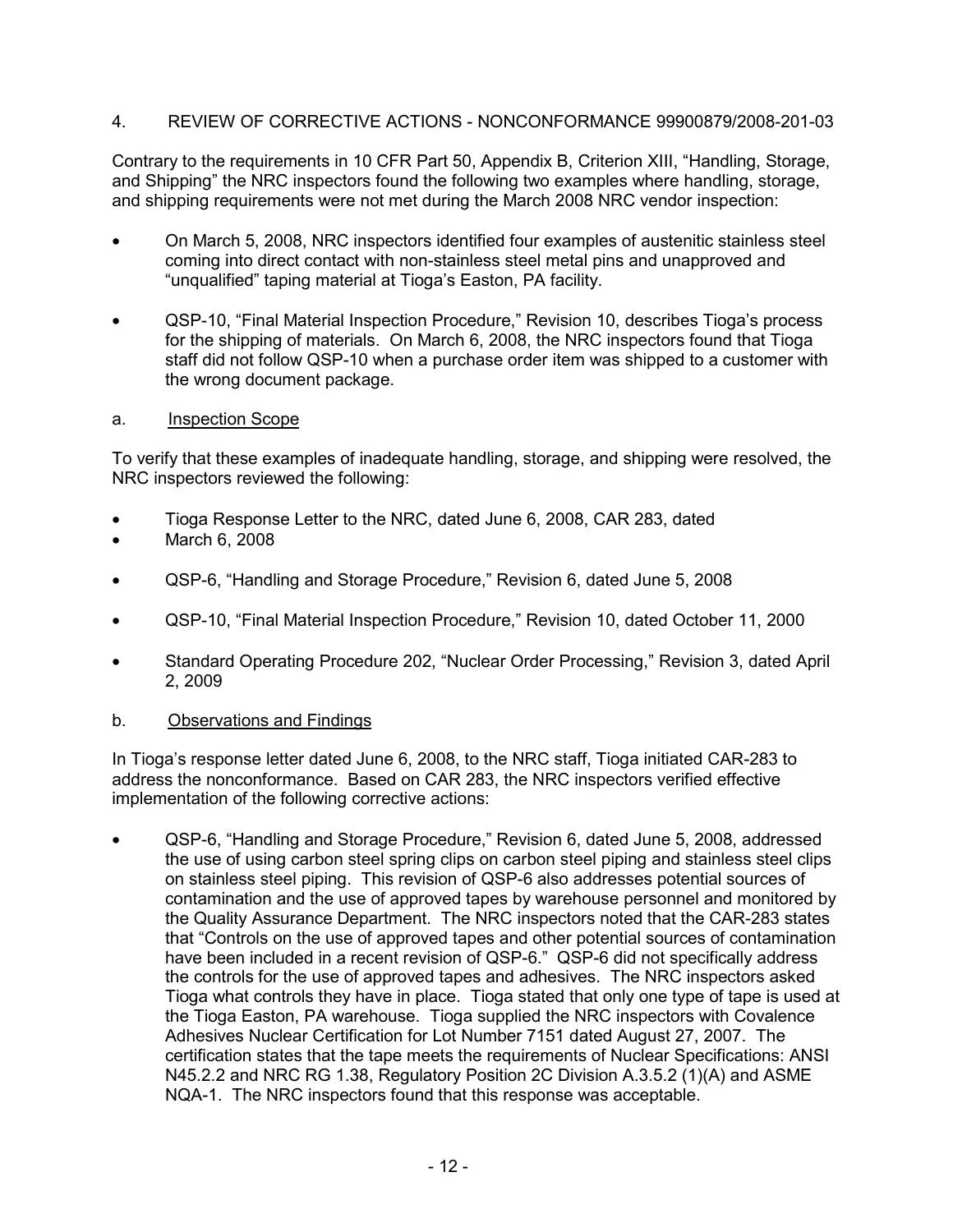• In CAR-283, Tioga states that "A process change has recently been implemented to enhance the guidance in QSP-10. This requires a sign-off by Nuclear Production personnel after ensuring inclusion of appropriate documentation with the order. Personnel have been trained on the process change as well as the importance of ensuring that documentation is enclosed for all line items. After the effectiveness of these changes has been demonstrated, Tioga will incorporate the practice into an appropriate procedure."

Tioga incorporated these process changes into Standard Operating Procedure 202, "Nuclear Order Processing," Revision 3, dated April 2, 2009. The NRC inspectors found this Tioga response was acceptable.

The NRC inspectors found Tioga's responses and procedure changes to the two items identified in Nonconformance 99900879/2008-201-03 were acceptable; therefore, Nonconformance 99900879/2008-201-03 is closed.

c. Conclusions

The NRC inspectors concluded that the corrective actions implemented in Tioga's response to the two items in Nonconformance 99900879/2008-201-03 were consistent with the requirements in 10 CFR Part 50, Appendix B, Criterion XIII, "Handling, Storage, and Shipping;" Therefore, Nonconformance 99900879/2008-201-03 is closed.

5. REVIEW OF CORRECTIVE ACTIONS - NONCONFORMANCE 99900879/2008-201-04

During the March 2008 inspection, the NRC inspectors identified Nonconformance 99900879/2008-201-04 documenting Tioga's failure to adhere to the requirements in QSP-17, "Nonconformance Procedure," Revision 7, Steps 4.5 and 4.6. These QSP-17 steps required Tioga to initiate a notice of nonconformance report (NCR) and a CAR. QSP-26, "Corrective Action Procedure," Revision 8, also required Tioga to initiate a CAR form after repetitive nonconformances have occurred.

a. Inspection Scope

The inspectors reviewed Tioga's corrective actions associated with Nonconformance 99900879/2008-201-04. The NRC inspectors reviewed the following procedures, records, and other documents:

- QSP-26, "Condition Reporting Procedure," Revision 9, dated March 26, 2009
- Tioga Response Letter to the NRC CAR 281, Revision 1, dated August 28, 2009
- Corrective Action Reports issued from March 2008 thru March 2009
- Condition Reports issued from April 2009
- Condition Reports Log
- Condition Review Group meeting minutes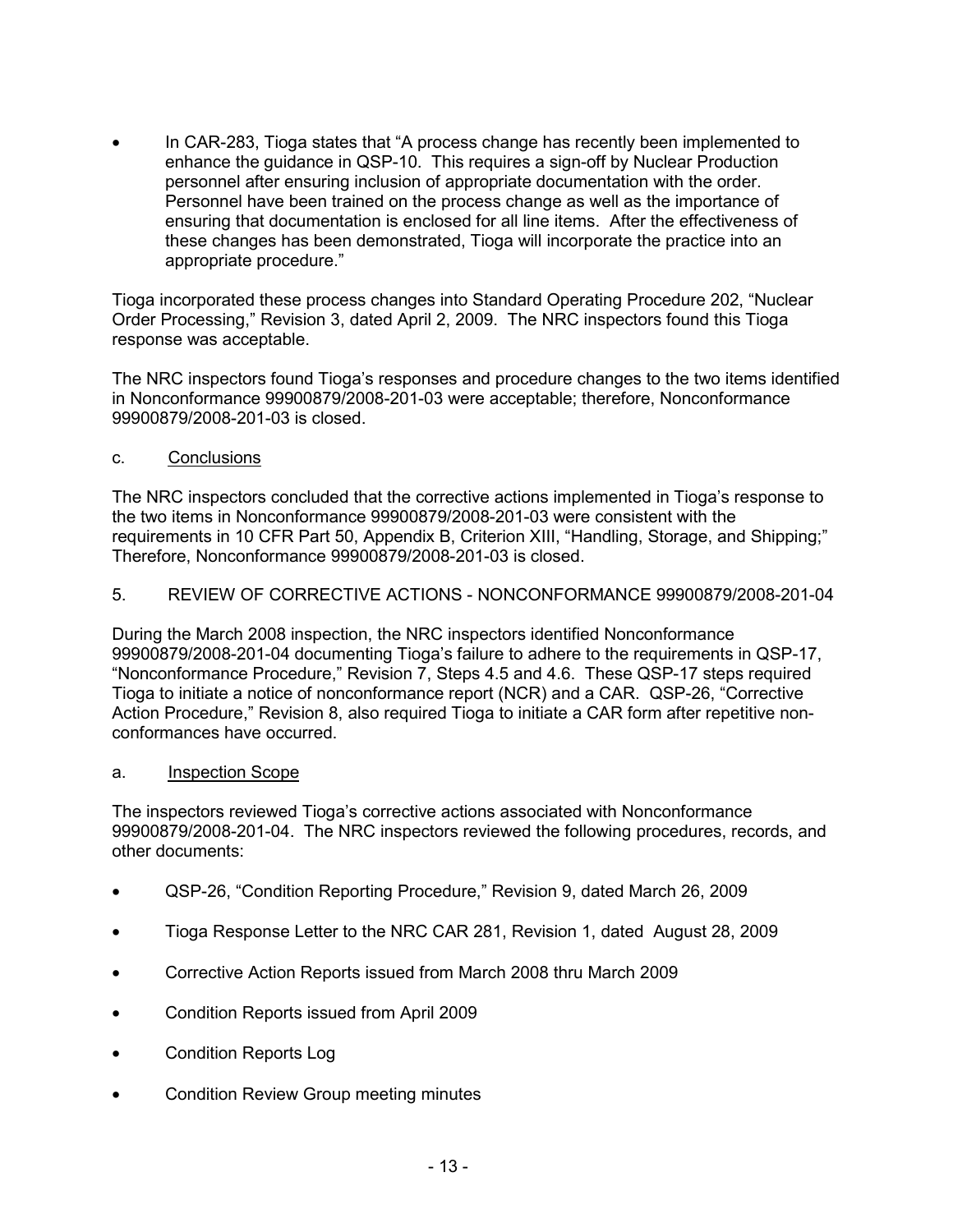# b. Observations and Findings

In Tioga's response letter to the NRC, Tioga initiated CAR 281, Revision 1 to address the nonconformance and to identify corrective actions to prevent recurrence. Based on CAR 281, Revision 1, the inspectors verified that Tioga completed commitments to implement NRC requirements to resolve NON 999000879/2008-201-04. The completion date stipulated in CAR 281, Revision 1 was October 30, 2008, but it was not until March 2009 that the corrective actions were completed.

The NRC inspectors asked Tioga if Part 21 evaluations of past issues were conducted in order to assess the extent of condition of any issues related to possible Part 21 notifications to customers. Tioga stated that further review of Tioga's NCRs and CARs, when determining Part 21 applicability, indicated that Part 21 evaluations were not issued since no defects or deviations from technical requirements were found.

The NRC inspectors reviewed NCRs and CARs issued from October 2008 thru March 2009. The NRC inspectors found that the quantity of NCRs and CARs significantly increased since NRC's March 2008 inspection. However, it was not until March 2009, that Tioga revised QSP-26 to address NRC issues related to completion of evaluations for Part 21 applicability in Tioga Condition Reports (CRs). In QSP-26, the CR process replaced the CAR process*.* 

The CR process identified the following information, as applicable:

- The code, procedure, or specification requirement violated
- The details of the actual condition(s)
- The entity responsible for correction action (vendor or individual)
- Requested reply date for corrective action
- Probable cause and corrective action
- Date for completion of corrective action
- Individual issuing corrective action
- Verification of corrective action

In Tioga's August 28, 2008, response letter to the NRC, Tioga stated that the following enhancements will be included in the proposed revision to QSP-26:

- The program will change to a Condition Reporting System for the identification of any issue by any Tioga employee.
- A Management Review Group (MRG) will be used to determine significance levels, and Part 21 applicability.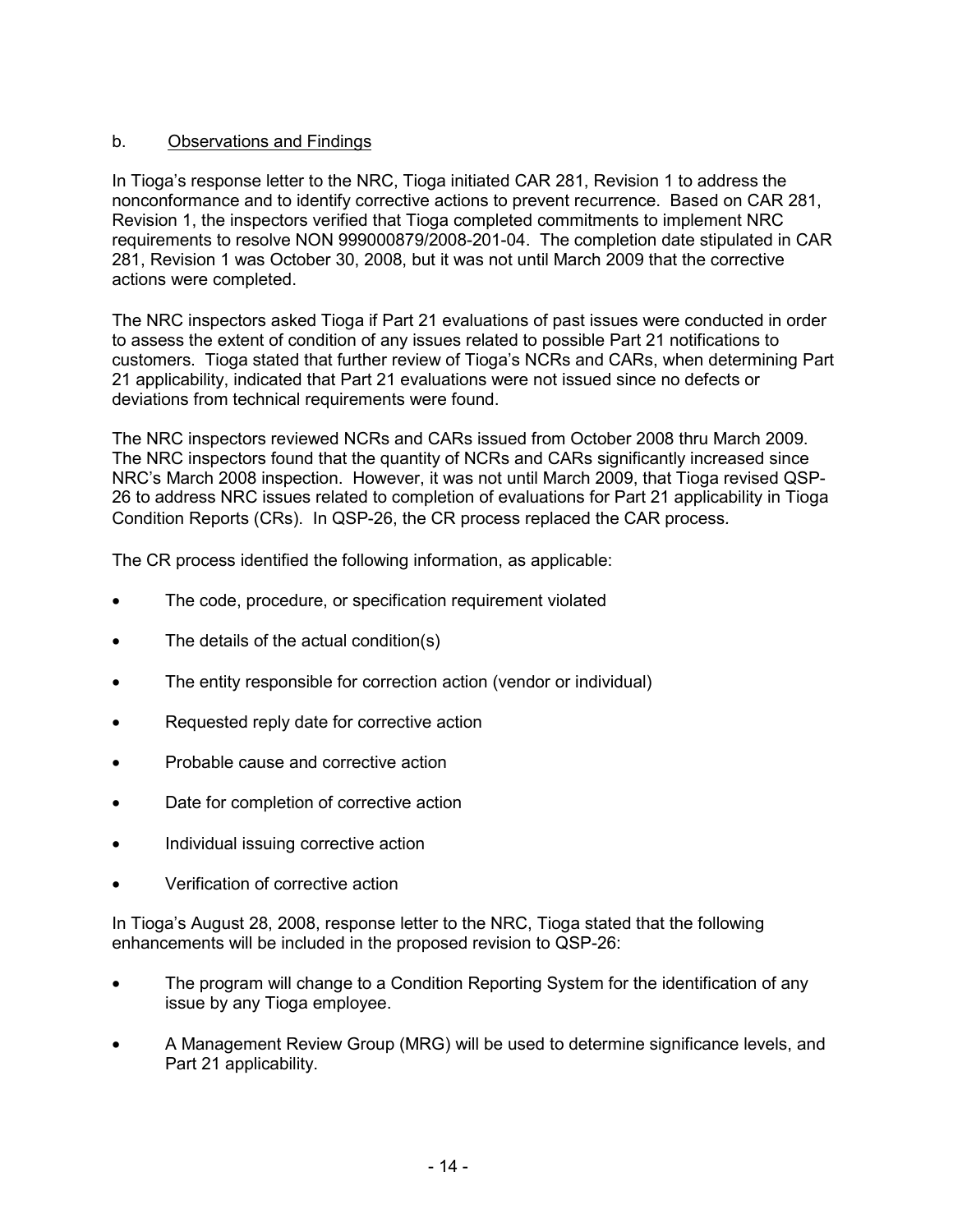• The MRG will determine if NCRs should be generated as a result of the identified condition. The Tioga procedure will continue to drive issuance of a CR with appropriate significance level when the applicable determination is made.

The NRC inspectors found that Tioga changed its CAR Procedure to a CR Procedure in that "All Tioga employees who are involved in activities covered under our Quality Systems Manual are encouraged to identify and report conditions adverse to quality, safety, or material condition. The condition reporting system may also be used to identify potential areas for improvement."

The NRC inspectors found that QSP-26 describes use of a Condition Review Group (CRG) instead of the use of a MRG. The Tioga staff completed CRs that are evaluated and reported to the CRG. The QA manager chairs the CRG group and has the authority to initiate immediate corrective actions for new issues.

The NRC inspectors also found some editorial errors in CRG meeting minute documents. Although the CR process complies with the corrective actions in 10 CFR Part 50, Appendix B, Criterion XVI, "Corrective Action," Tioga staff stated that improvements could be made to CRG meeting minute documents to accurately reflect corrective actions taken in CRs. The CRG meeting minute documents by itself raises confusion as to who made the decision on closed CRs. The examples included:

- CR 2009-03, 2009-04, 2009-09, 2009-10 have close out dates before their respective CRG meeting dates.
- CR 2009-08, although still open, is categorized as a significance level A in the CR, but the meeting minute had a significance level B, again allowing for confusion between document meeting minutes and the condition report.

Tioga stated that CRG meeting minutes are planning tools to resolve corrective action in CRs and are not QA records; thus, the NRC inspectors should focus on the accuracy of QA records such as NCRs and CRs.

In Tioga August 28, 2008, response letter, Tioga made the following commitment:

The MRG will determine if NCRs should be generated as a result of the identified condition.

The NRC inspectors found that this commitment did not result in any change to QSP-26. The Tioga QA manager stated that it was never its intent to make the CRG responsible for generating NCRs. All Tioga staff, not the Tioga CRG, generate NCRs when issues are identified justifying issuance of an NCR. The Tioga CRG only needs to review NCRs for trends related to needed corrective action. The NRC inspectors found this response acceptable since Tioga's process for generating NCRs in QSP-17, "Nonconformance Procedure," meets the requirements in 10 CFR Part 50, Appendix B, Criterion XV, "Nonconforming Material, Parts, or Components."

The NRC inspectors found Tioga's changes to QSP-26, Revision 9, acceptable since they meet the requirements in 10 CFR Part 50, Appendix B, Criterion XVI, "Corrective Action," for generating CRs or CARs. When assessing the training and implementation of the changes made to QSP-26, the NRC inspectors reviewed training logs and emails related to Tioga staff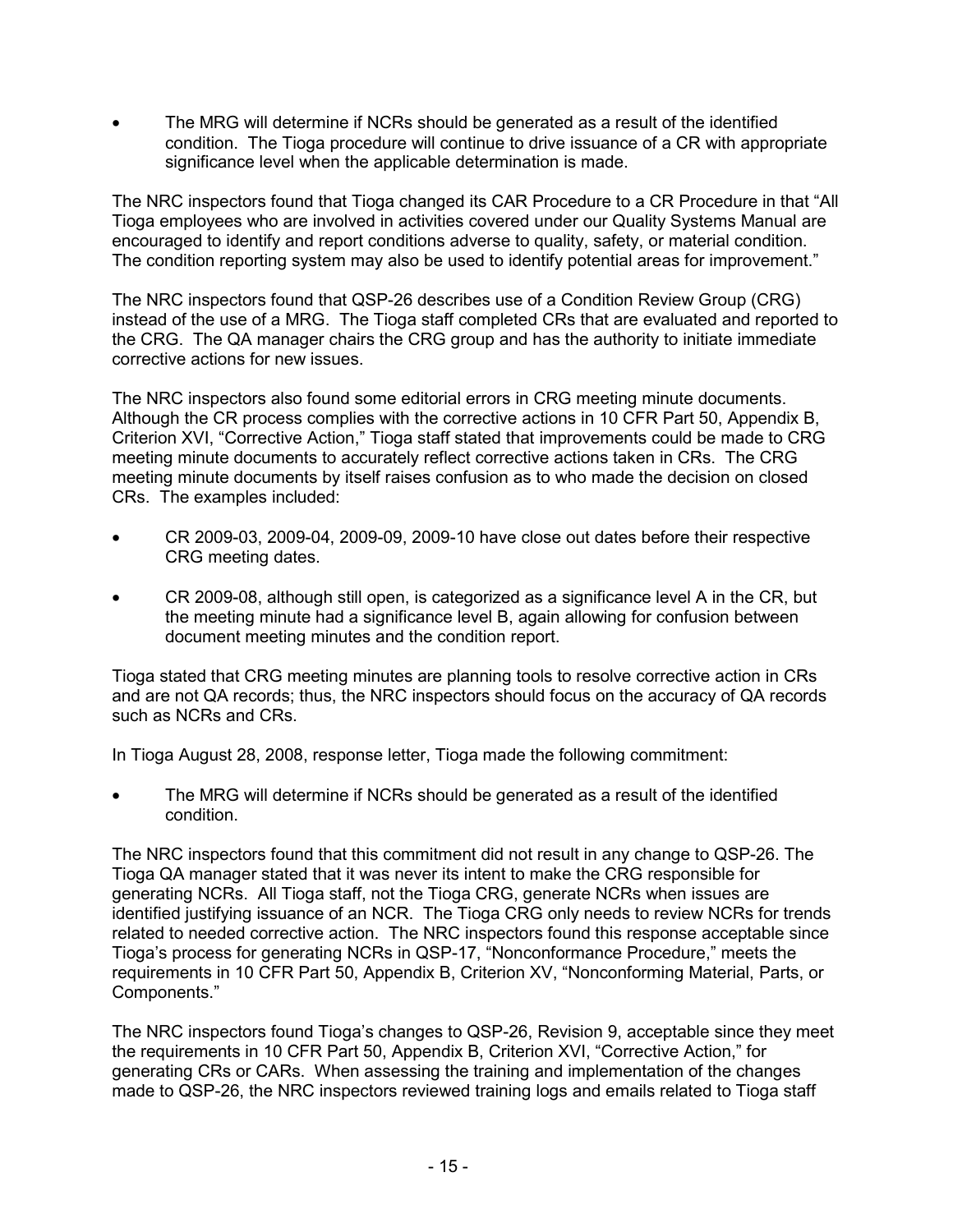training. The inspectors verified Tioga administrative and technical staff received and understood training related to changes made in QSP-26, Revision 9.

Based on the information provided above, the NRC inspectors found that changes made to QSP-26, including training provided to Tioga staff, closed Nonconformance 99900879/2008- 201-04.

## c. Conclusions

The NRC inspectors concluded that the corrective actions implemented in Tioga's response to the items in NON 99900879/2008-201-04 were consistent with the requirements in 10 CFR Part 50, Appendix B, Criterion XVI, "Corrective Action;" Therefore, Nonconformance 99900879/2008-201-04 is closed.

## 6. REVIEW OF CORRECTIVE ACTIONS - NONCONFORMANCE 99900879/2008-201-05

During the March 2008 inspection, the NRC inspectors identified Nonconformance 99900879/2008-201-05 because Tioga's QSM Section 17.0, "Quality Assurance Records," and QSP-16, "Records Maintenance Procedure," Revision 10, dated October 10, 2003, failed to specify the requirements for the storage and preservation of QA records. Additionally, some single copy QA records were stored in one-hour fire rated cabinets while others were stored in standard, non-fire rated metal file cabinets at Tioga's facilities in Easton, PA and Philadelphia, PA.

## a. Inspection Scope

The inspectors reviewed Tioga's corrective actions associated with Nonconformance 99900879/2008-201-05 identified during the March 2008 NRC inspection. Within the scope of this area of the inspection, the NRC inspectors reviewed the following procedures, records, and other documents:

- Tioga Response Letter to the NRC, CAR 280, Revision 1, dated August 28, 2009
- QSM Section 17, "Quality Assurance Records," Revision 8
- QSP-16, "Record Maintenance Procedure," Revision 11, dated June 4, 2008
- Tioga Response Letter to the NRC, dated August 12, 2008, CAR 280, Revision 1
- NUPIC Deviation Report 2009V-09-05, dated June 25, 2009
- b. Observations and Findings

During this inspection, the NRC inspectors found that a new 2-hour fire rated cabinet was installed at Tioga facility in Easton, PA for the storage of QA records. Tioga also informed the NRC inspectors that a new 2-hour fire cabinet for the storage of QA records was installed at the Tioga Philadelphia, PA facility. The NRC inspectors found that the 2-hour fire cabinets were acceptable.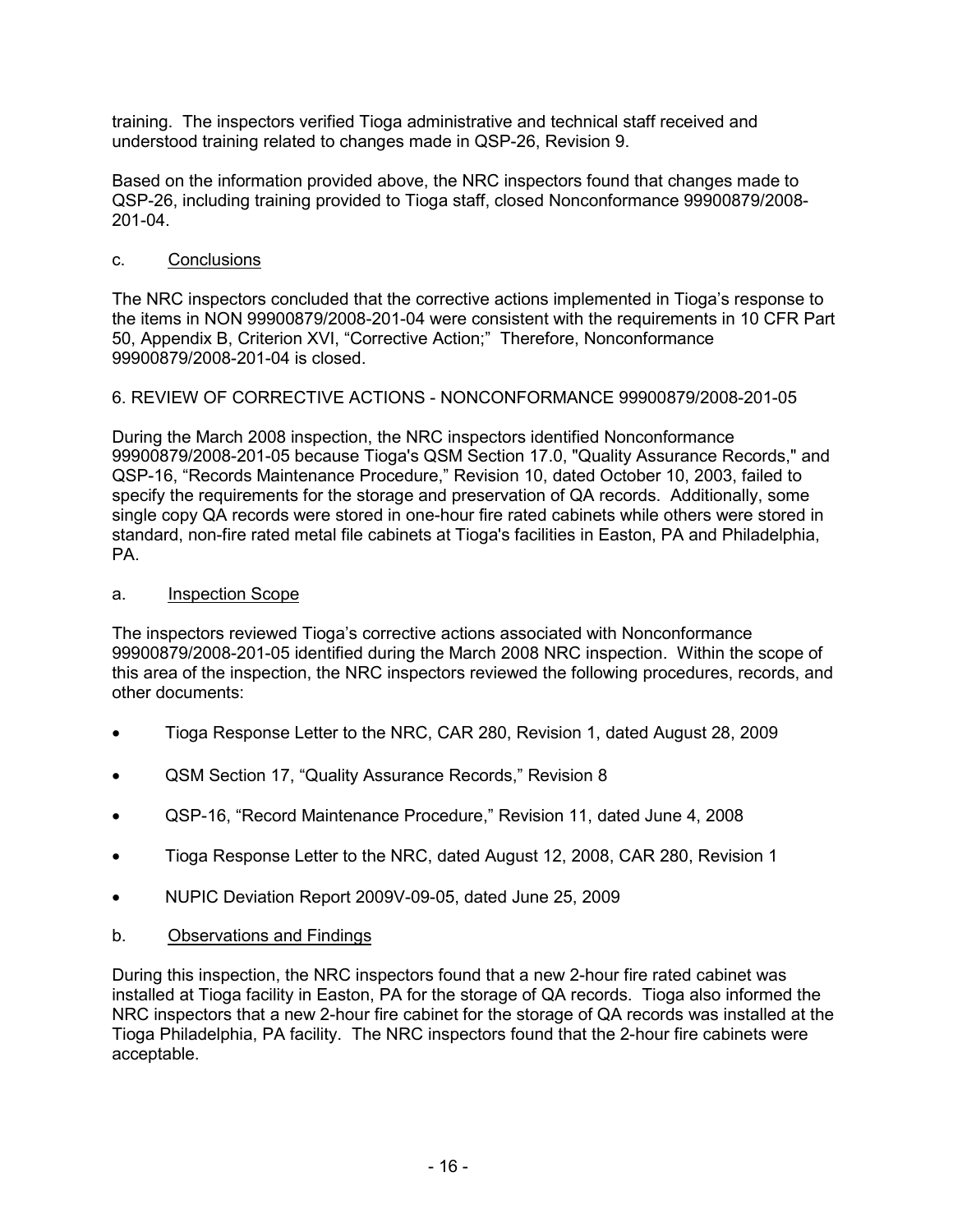However, during this inspection, the NRC inspectors found that QSP-16, Revision 11 failed to define storage location and retention (duration) requirements for QA records including the types of QA records that shall be stored in 2-hour fire rated cabinets at Tioga facilities.

The Tioga QA manager recalled that a NUPIC audit conducted in June 2009 identified an issue with the protection of QA records. Therefore, the QA manager provided the NRC inspectors with a copy of NUPIC Deviation Report No. 2009V-09-05. The NUPIC Deviation Report stated: Contrary to the above requirements, based on review of QSM-17, Rev 8, dated 10/17/05, "QA Records" and QSP-16, Rev 11, dated 6/04/08, "Record Maintenance Procedure," the following deficiencies were identified:

- The QSM and QSP need to clearly define what documents Tioga considers to be QA records i.e., the following conflicting information regarding what is considered to be a QA Record requires corrective/clarification; QSM Section 17.1.4 identified QA records that are to be controlled per QSP-16. The wording of this section implies that the "customer order file" is not considered to be a quality record after the required documentation is forwarded to the customer. QSP-16, Section 2.2.2 states, in part, that "after the order is complete, the customer order file is returned to the QA Department for record retention and control per QSP-16 requirements."
- QA Record storage location(s) and responsibilities need to be clearly defined/clarified. At the time, several quality records are being maintained at the Easton, PA location. It was also found that some quality records were being maintained at the Philadelphia office. The QSM and QSP require revision to define storage location requirements for the various types of records (including archiving) and responsibilities for maintaining the records.
- QSP needs to identify storage requirements. QSP-16 currently identifies storage of records within metal filing cabinets. In response to NRC NON 999000879/2008-201-05, Tioga Pipe issued CAR 280, Rev 1, (dated 9/08/08) which resulted in the procurement of 2-hour fire rated cabinets (one for the Easton location and one for Philadelphia). QSP-16 is silent on the use of these 2-hour fire rated cabinets and what specific QA Records are to be stored in these cabinets at different locations.

Tioga failed to take any corrective action to address these issues when it was reported. Based on this NRC inspection finding, Tioga initiated CR 2009-21, dated August 11, 2009, to address corrective actions to update QSP-16 to include QA record retention requirements including the types of QA records that shall be stored in 2-hour fire rated cabinets at Tioga. Tioga committed to complete this corrective action by April 30, 2010.

The NRC inspectors found that QSP-16 failed to document the QA controls for record retention (i.e., duration, location and assigned responsibility) requirements including the types of QA records that shall be stored in 2-hour fire rated cabinets at Tioga. This issue is not consistent with the requirements in 10 CFR Part 50, Appendix B, Criterion XVII, "Quality Assurance Records." This issue has been identified as Nonconformance 99900879/2009-201-01.

## c. Conclusions

The NRC inspectors concluded that Tioga implemented corrective action by installing 2-hour fire rated cabinets at Tioga facilities for storing QA records. This was sufficient to conclude that Nonconformance 99900879/2008-01-05 could be closed.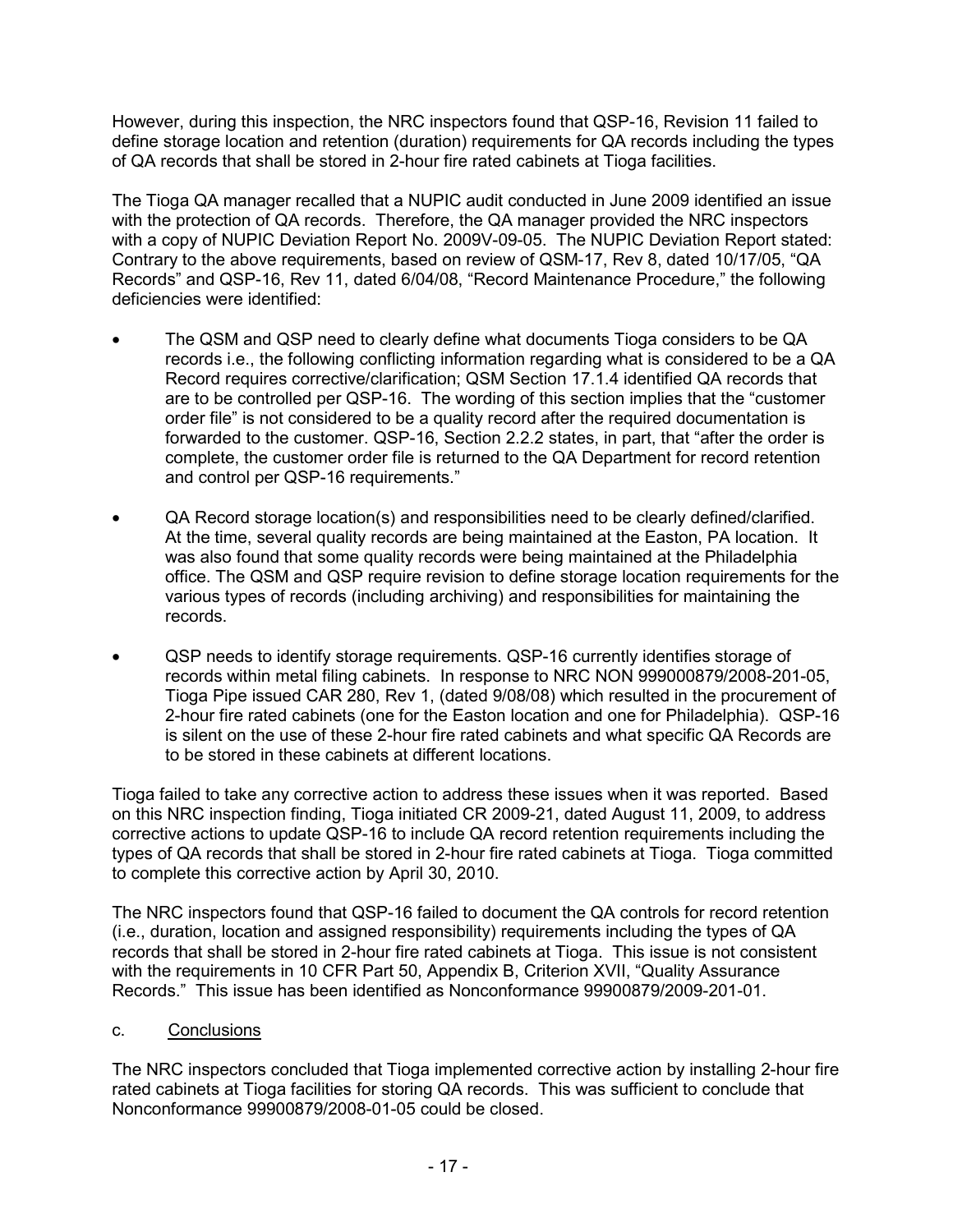However, the NRC inspectors concluded that QSP-16 failed to document the QA controls for record retention (i.e., duration, location and assigned responsibility) requirements including the types of QA records that shall be stored in 2-hour fire rated cabinets at Tioga. This issue is not consistent with the requirements in 10 CFR Part 50, Appendix B, Criterion XVII, "Quality Assurance Records." This issue has been identified as Nonconformance 99900879/2009-201- 01.